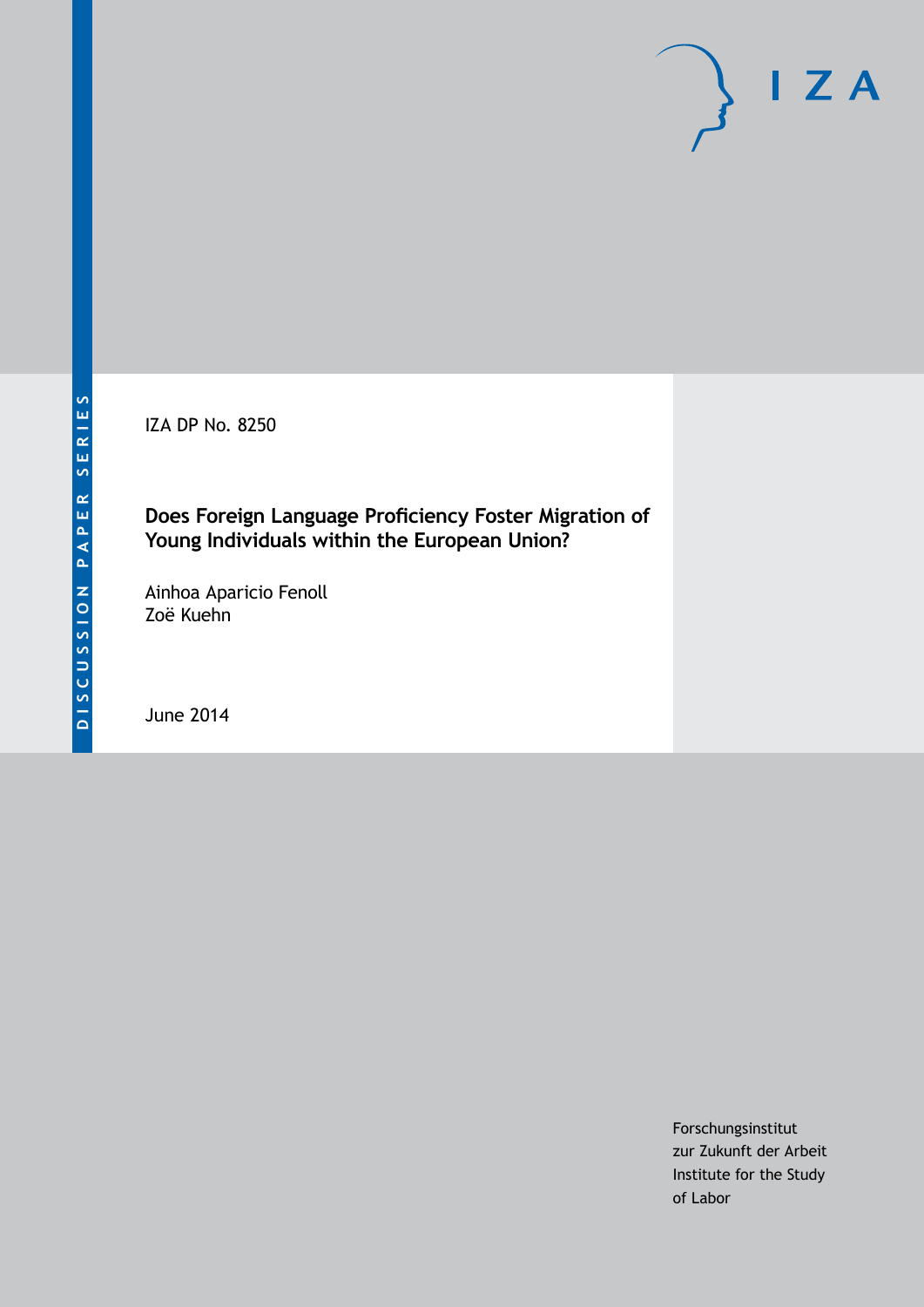# **Does Foreign Language Proficiency Foster Migration of Young Individuals within the European Union?**

#### **Ainhoa Aparicio Fenoll**

*Collegio Carlo Alberto and IZA*

#### **Zoë Kuehn**

*Universidad Autónoma de Madrid*

Discussion Paper No. 8250 June 2014

IZA

P.O. Box 7240 53072 Bonn Germany

Phone: +49-228-3894-0 Fax: +49-228-3894-180 E-mail: [iza@iza.org](mailto:iza@iza.org)

Any opinions expressed here are those of the author(s) and not those of IZA. Research published in this series may include views on policy, but the institute itself takes no institutional policy positions. The IZA research network is committed to the IZA Guiding Principles of Research Integrity.

The Institute for the Study of Labor (IZA) in Bonn is a local and virtual international research center and a place of communication between science, politics and business. IZA is an independent nonprofit organization supported by Deutsche Post Foundation. The center is associated with the University of Bonn and offers a stimulating research environment through its international network, workshops and conferences, data service, project support, research visits and doctoral program. IZA engages in (i) original and internationally competitive research in all fields of labor economics, (ii) development of policy concepts, and (iii) dissemination of research results and concepts to the interested public.

IZA Discussion Papers often represent preliminary work and are circulated to encourage discussion. Citation of such a paper should account for its provisional character. A revised version may be available directly from the author.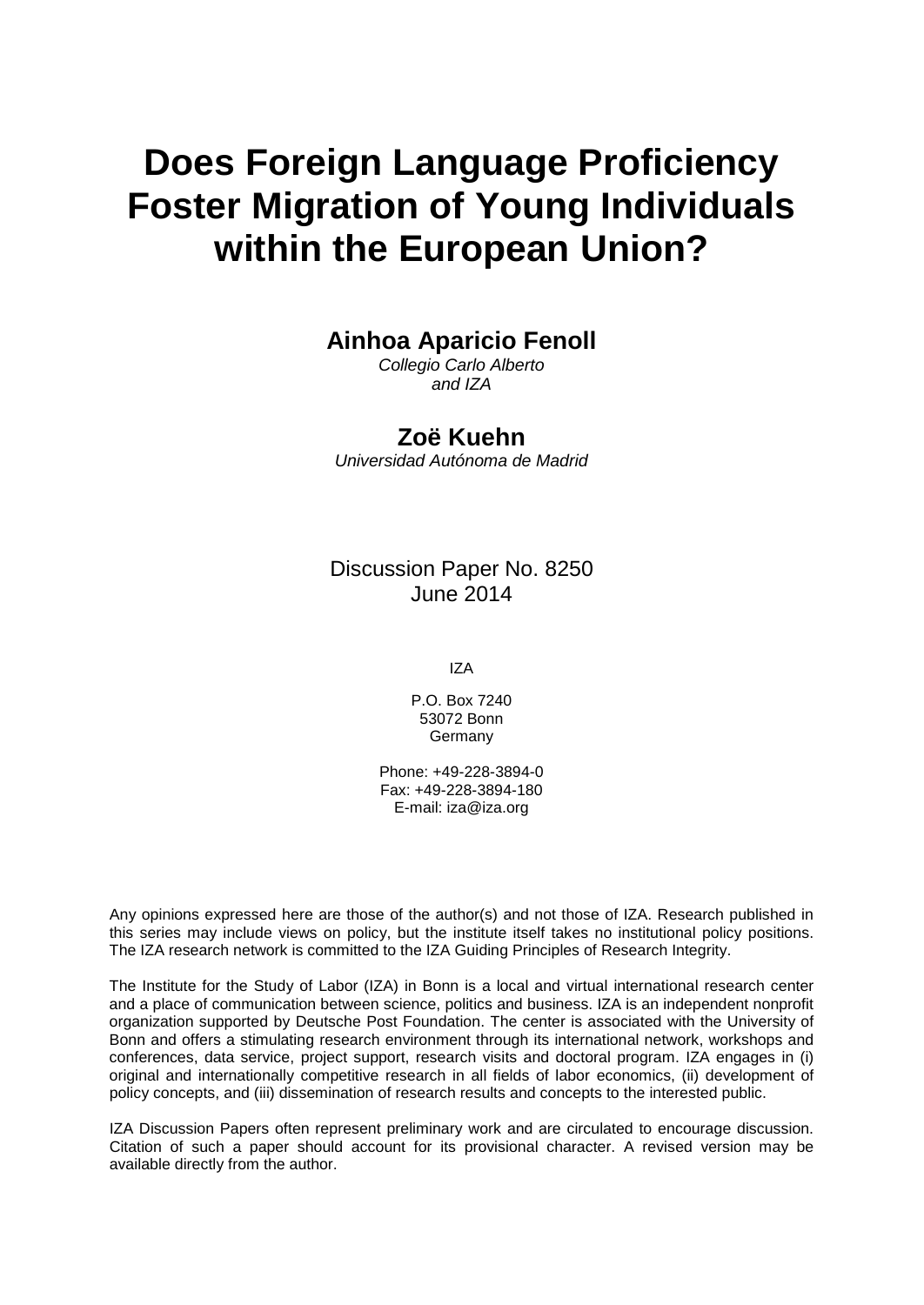IZA Discussion Paper No. 8250 June 2014

# **ABSTRACT**

## **Does Foreign Language Proficiency Foster Migration of Young Individuals within the European Union?**

Speaking the language of the host country eases migrants' integration and tends to boost their economic success in the country of destination. However, the decision to acquire language skills may in itself be determined by the intention to migrate. In addition, conditional on being a migrant, the relation between language skills and migrants' integration and economic success goes both ways. Using data on the study of foreign languages during compulsory education in European countries, we test whether and how much language proficiency determines migration flows across Europe. The European Union with basically unlimited labor mobility and pronounced differences in youth unemployment rates provides an ideal testing ground for our hypothesis. We find that speaking the language of a country increases the likelihood to migrate to that country almost fivefold.

JEL Classification: J61, I20, F22

Keywords: migration, language proficiency, return to skills, education

Corresponding author:

Ainhoa Aparicio Fenoll Collegio Carlo Alberto Via Real Collegio 30 Moncalieri (TO) 10024 Italy E-mail: [ainhoa.aparicio@carloalberto.org](mailto:ainhoa.aparicio@carloalberto.org)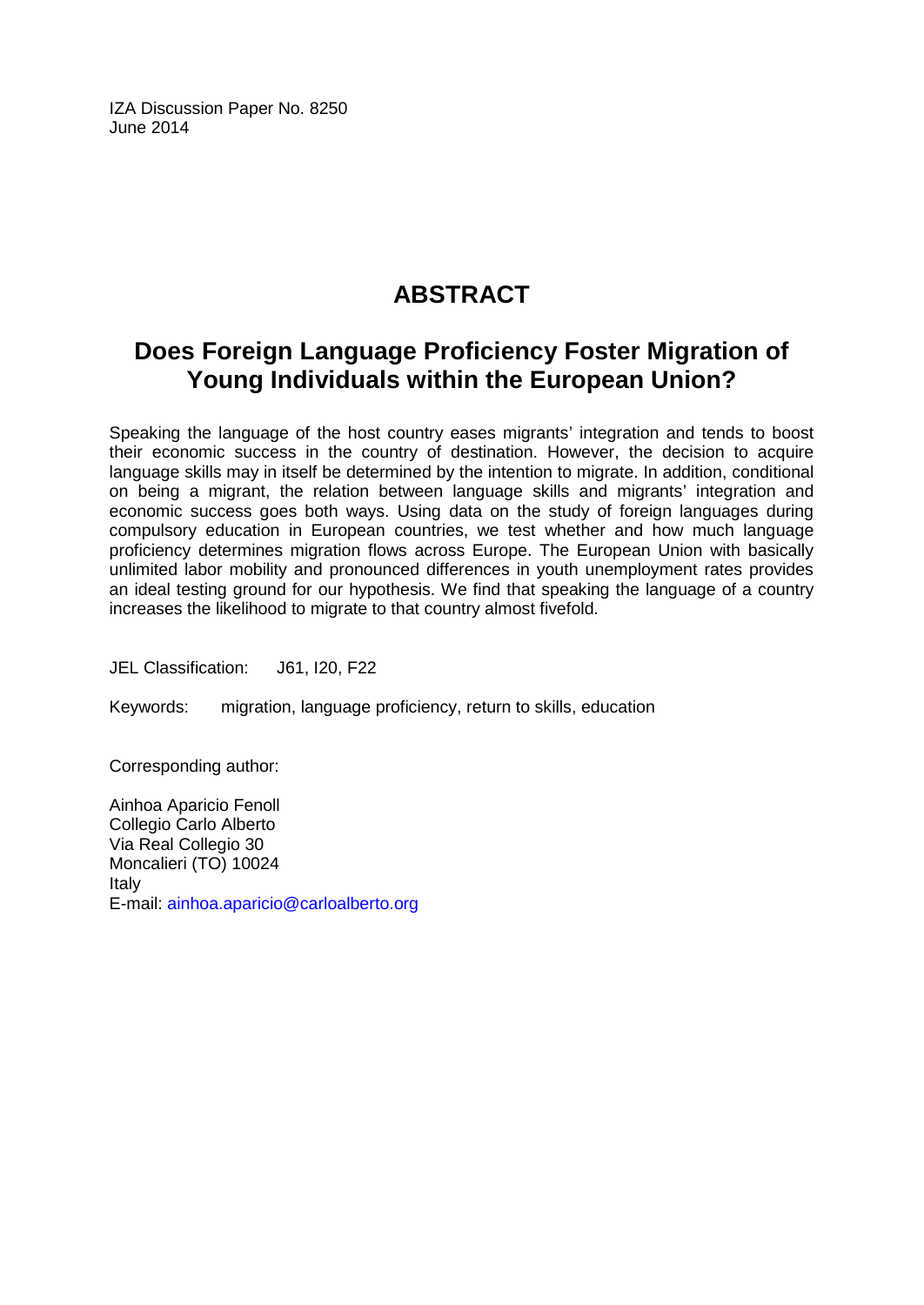### 1 Introduction

There are huge differences in youth unemployment rates across Europe. In Spain and Greece almost one half of all employable youth are unemployed, followed by Croatia and Portugal where the youth unemployment rate is around 30-35%. In contrast, the Netherlands has one of the lowest youth unemployment rates in the European Union (EU), with less than  $10\%$  of young individuals without a desired job (see Figure [1.1\)](#page-4-0). Given these pronounced differences in youth unemployment rates and basically unrestricted migration within the EU, one would expect to observe, in particular young individuals, to migrate from countries with high unemployment rates to those with low rates.<sup>[1](#page-3-0)</sup> Independently of the current situation, young individuals have stronger incentives to migrate because they face lower costs of breaking social ties, and they have a longer working life horizon to recover migration costs. Since the end of the 1990's, there has been a moderate increase in the share of EU foreigners in EU countries, and this increase has been more notable among young individuals (see Figures [A-1](#page-22-0) and [A-2](#page-22-1) of the Appendix). However, migration across European countries remains very limited compared to the United States.[2](#page-3-1) According to the OECD [\[2012b\]](#page-21-0) annual migration rates across EU countries were around 0.3% in 2010, while US state-to-state migration rates were around  $2.4\%$ .<sup>[3](#page-3-2)</sup>

In contrast to the United States, many different national languages are spoken across Europe.[4](#page-3-3) This implies additional migration costs associated with acquiring proficiency in a foreign language. For Europeans, speaking a foreign language thus increases returns to migration, reduces migration costs, and is likely to shape their migration decisions.[5](#page-3-4) The existing literature on the economics of language has mainly focused on two important

<span id="page-3-4"></span><sup>5</sup>For highly qualified employees of multinational companies the language of the workplace  $\overline{\phantom{a}}$ -English  $\overline{\phantom{a}}$ might differ from the language of the country of residence, see Chaloff and Lemître  $[2009]$ .

<span id="page-3-0"></span><sup>&</sup>lt;sup>1</sup>Prior to 2014, migration and residence was restricted for Bulgarian and Romanian nationals in some EU countries (European Commission [\[2012\]](#page-19-0)).

<span id="page-3-1"></span><sup>&</sup>lt;sup>2</sup>One exception is the recent increase in migration from Greece, Portugal, and Spain to Germany, see Figure [A-3](#page-23-0) of the Appendix.

<span id="page-3-2"></span><sup>3</sup>These numbers are not directly comparable due to differences in distance and population density, but US migration rates are large even compared to within-country migration rates in most European countries: US mobility is about twice as large as mobility in most European countries, with the exception of Scandinavian countries and Great Britain, see Molloy et al [\[2011\]](#page-20-0). Even though, or as a consequence of state-to-state migration, differentials in youth unemployment rates across US states tend to be lower. In 2011, unemployment among 16-24 year olds ranged from a low 7.8% in North Dakota to a high 28.5% in Rhode Island (Bureau of Labor Statistics [\[2012\]](#page-18-0)).

<span id="page-3-3"></span><sup>4</sup>The United States do not have any official language at the federal level, but English is the language spoken by most US citizens, and it is official language in 26 US states, see Schildkraut [\[2001\]](#page-21-1). According to the US Census [\[2013\]](#page-21-2), 21% of individuals aged 5 and over, i.e. 60.6 million, speak a language other than English at home, 62% of those speak Spanish.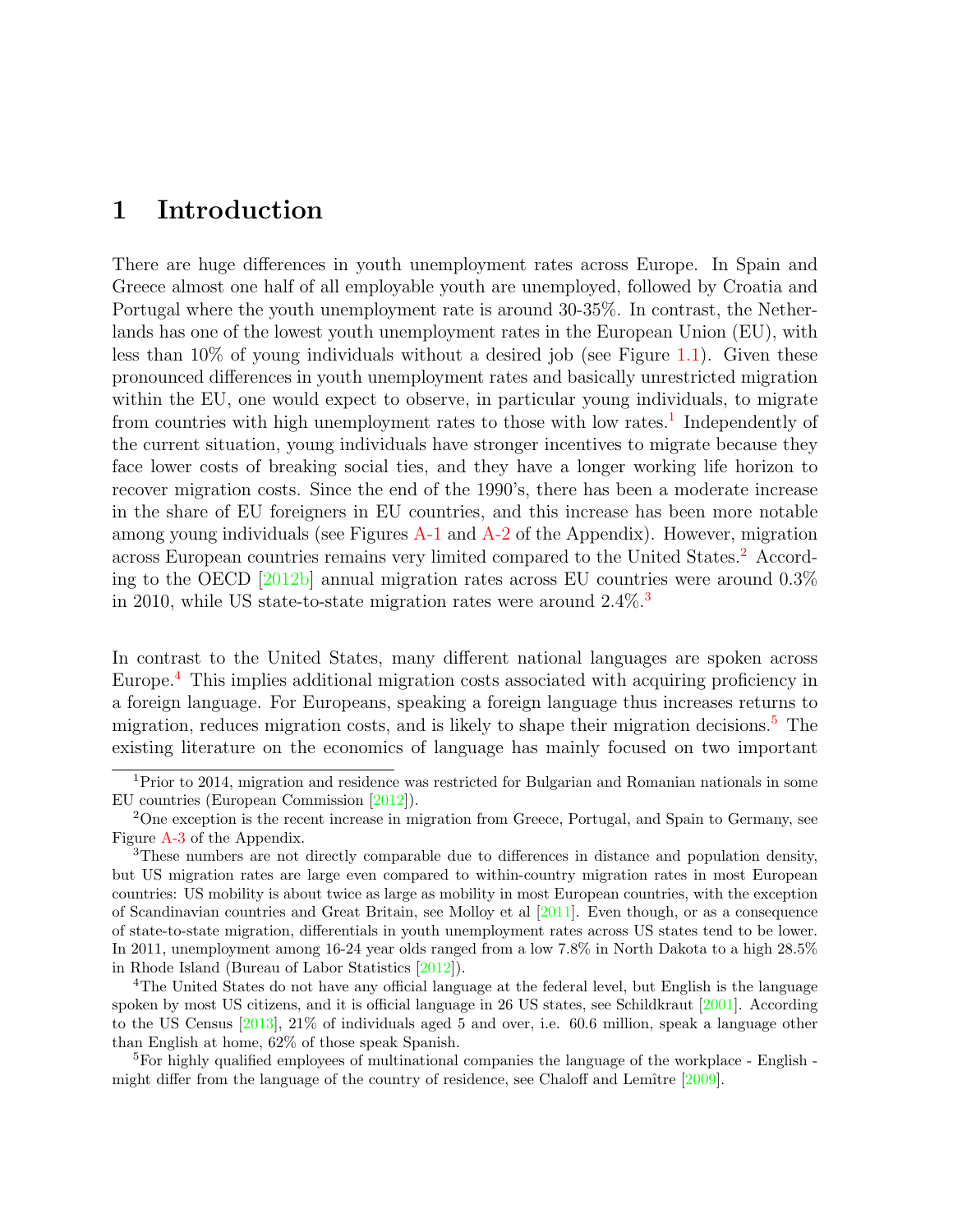<span id="page-4-0"></span>



Data: Eurostat [\[2012a\]](#page-19-2)

aspects of language proficiency: its determinants and its consequences for migrants. Regarding the latter, findings by Bleakley and Chin [\[2010\]](#page-18-1), Chiswick and Miller [\[2010\]](#page-19-3), and Dustmann and Fabbri [\[2003\]](#page-19-4) show that immigrants' accomplishments in a host country's labor market depend positively and to a great extent on their language skills. Regarding the determinants of language proficiency, Chiswick [\[2008\]](#page-19-5) points out that three aspects: (i) exposure (not being married before migration, not living in an enclave), (ii) efficiency (young age, higher education), and (iii) economic incentives (length of expected stay) positively influence the likelihood that an immigrant acquires proficiency in the host country's language. The current chapter proposes a different perspective that has received little attention: how ex-ante language skills influence individuals' decisions to migrate. Among the few related works are Chiswick and Miller [\[2001\]](#page-19-6) and Adsera and Pytlikova [\[2012\]](#page-18-2). The former show that immigrants from former US, French, or British colonies tend to be more proficient in English or French compared to other immigrants. Adsera and Pytlikova [\[2012\]](#page-18-2) try to explain migration flows to different OECD countries using linguistic distances to measure the ease of learning a host country's language.

In this chapter, instead of differences in historical ties or measures of linguistic distance we use differences in compulsory learning of foreign languages across Europe and across time as approximations for language skills. We thus add a dynamic dimension to the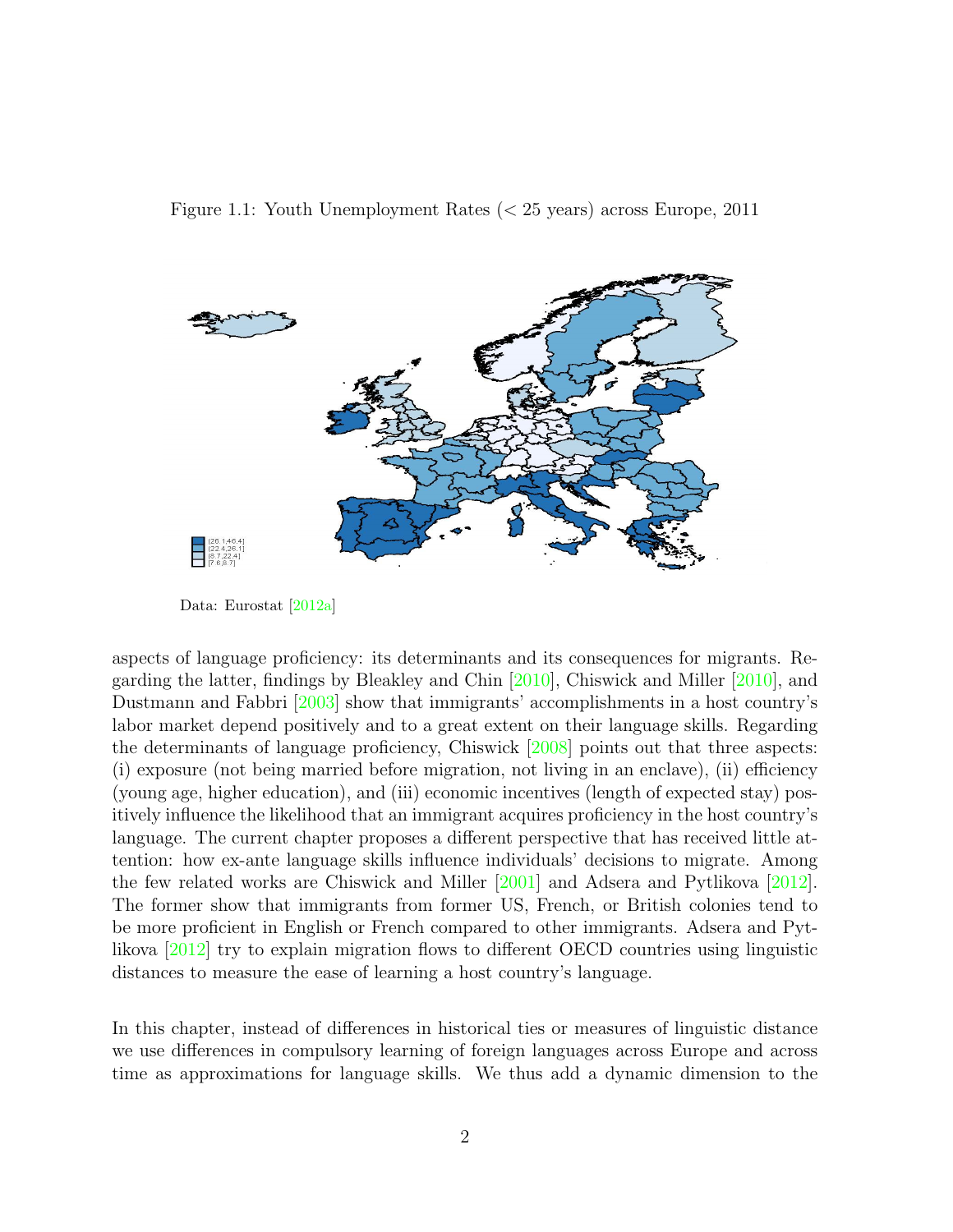variable "linguistic distance," because learning a foreign language is a way to overcome this distance. This strategy allows us to focus on the effect of language only, and to shut off any confounding effects that hardly vary over time like unobserved or unmeasurable cultural links between countries. In particular, in this chapter we test whether and how much foreign language proficiency directs migration flows of individuals of different age groups within the EU.

Analyzing the effect of foreign language proficiency on migration decisions is not a straight forward task. Simple correlations between measures of proficiency in a language spoken in one country and migration rates to that country are misleading. Studying a foreign language is an individual decision that could primarily be influenced by the individual's desire to move to the particular foreign country. However, according to the Eurobarometer [\[2012\]](#page-19-7), 68% of Europeans acquired their language skills at school. For students in most EU countries - with the exception of Ireland - learning a foreign language is not an individual decision, but part of compulsory education. During lower and upper secondary education (ISECD 2 and ISECD 3) students in EU countries study on average 1.5 foreign languages (Eurostat [\[2012b\]](#page-20-1)). English is taught during compulsory education in 14 of the 27 EU countries. With the exception of Portugal, where fewer than half of all students study English, in all other countries more than 80% of students study English as a foreign language (see Figure [A-4](#page-23-1) of the Appendix). In addition, there are also differences across European countries regarding the study of a second foreign language. In most countries, students study French, German, or Spanish as a second compulsory foreign language. Studying German is more common in Central and Eastern Europe, while French tends to be taught in Southern European countries. In many countries, Spanish is the third or fourth most widely taught second foreign language. The same holds true for Italian, but in fewer countries. There are also countries like Germany, Spain, UK, Ireland, and Norway where studying a second foreign language is not part of compulsory education.<sup>[6](#page-5-0)</sup>

Many other factors besides language proficiency determine migration decisions. Economic conditions like unemployment rate, GDP per capita, minimum wage laws, or the generosity of the welfare state also play an important role. To study migration decisions based on countries' relative macroeconomic conditions, the existing literature has typically proposed the use of so-called gravity models; see for instance Ortega and Peri [\[2009\]](#page-21-3) or Lewer and Van den Berg [\[2008\]](#page-20-2). Gravity models explain migration between two countries as a positive function of the "attractive mass" of two economies and a negative function of the distance between them. The "attractive mass" is typically approximated by differences

<span id="page-5-0"></span><sup>&</sup>lt;sup>6</sup>In Germany, learning a second foreign language is only compulsory for students who attend the type of upper secondary education that provides access to universities ("gymnasiale Oberstufe").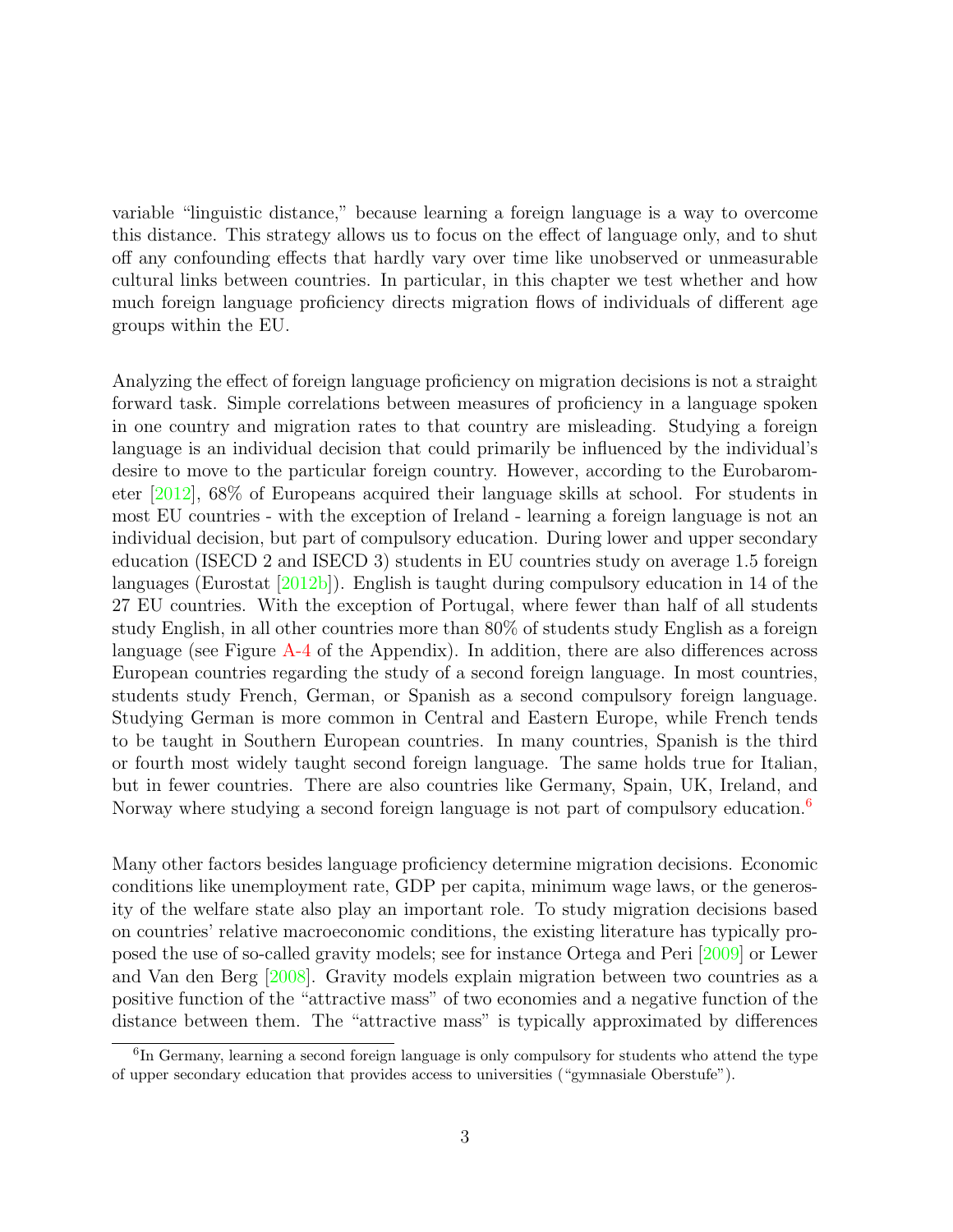in GDP per capita, unemployment rates, population, share of individuals with tertiary education, share of young individuals, and female labor force participation rates. Young individuals are more likely to migrate and hence a larger share of young individuals in the country of origin increases migration. In the destination country, a lower share of young individuals could indicate a generational change and additional job opportunities, thus attracting migration. Higher female labor force participation rates in destination countries are expected to increase migration, especially by women. Furtado and Hock [\[2010\]](#page-20-3) for the United States and Farré et al  $[2011]$  for Spain find that higher female labor force participation rates in destination countries have been made possible - to a certain degree by low skilled migrants covering personal care jobs (e.g. child care and care of the elderly). On the other hand, low female labor force participation rates in countries of origin imply reduced professional options for women, potentially increasing migration. Differences in wages are commonly included in estimations of internal migration decisions - see Kennan and Walker [\[2011\]](#page-20-5) for the United States. In estimations of cross-country migration, the use of wage differentials has been limited due to problems of data availability; one exception is Bertoli et al. [\[2013\]](#page-18-3) who consider migration from Ecuador to Spain and to the United States. The distance between two countries, on the other hand, is often measured by the geographic distance, a lack of common borders, lack of a common language, and linguistic distance. In addition, migrant networks have also been found to shape migration decisions. Winters et al [\[2001\]](#page-21-4) study network effects in the migration from Mexico to the United States. However, traditional gravity models based on differences in geographic and economic conditions cannot account for the magnitude or direction of migration among developed countries. This shortcoming has been pointed out by various studies that have suggested alternative approaches. Belot and Ederveen [\[2012\]](#page-18-4) propose a model that takes into account both differences in economic variables and religious and cultural distance.[7](#page-6-0) The authors find the latter to explain an important part of migration. They estimate a 1% higher unemployment rate in the host country to reduce migration by 0.21%, while an increase in cultural or religious distance by 1% reduces migration by 0.33% and 0.9% respectively.

The current chapter proposes the use of a new explanatory variable for migration: the exposure of an individual to compulsory courses in the language of the destination coun-

<span id="page-6-0"></span><sup>7</sup>Religious distance is defined by the probability that two random individuals from two countries have a different religion. Cultural distance on the other hand is measured in various ways: Hofstede et al [\[2010\]](#page-20-6) propose a measure of cultural distance along six dimensions: power distance, uncertainty avoidance, individualism versus collectivism, masculinity versus femininity, pragmatic versus normative, and indulgence versus restraint. The initial measure was based on a survey of IBM employees in 50 different countries. An alternative measure proposed by Inglehart and Baker [\[2000\]](#page-20-7) relies on answers to the World Value Survey along the two dimensions of: traditional versus secular-rational and survival versus self-expression values.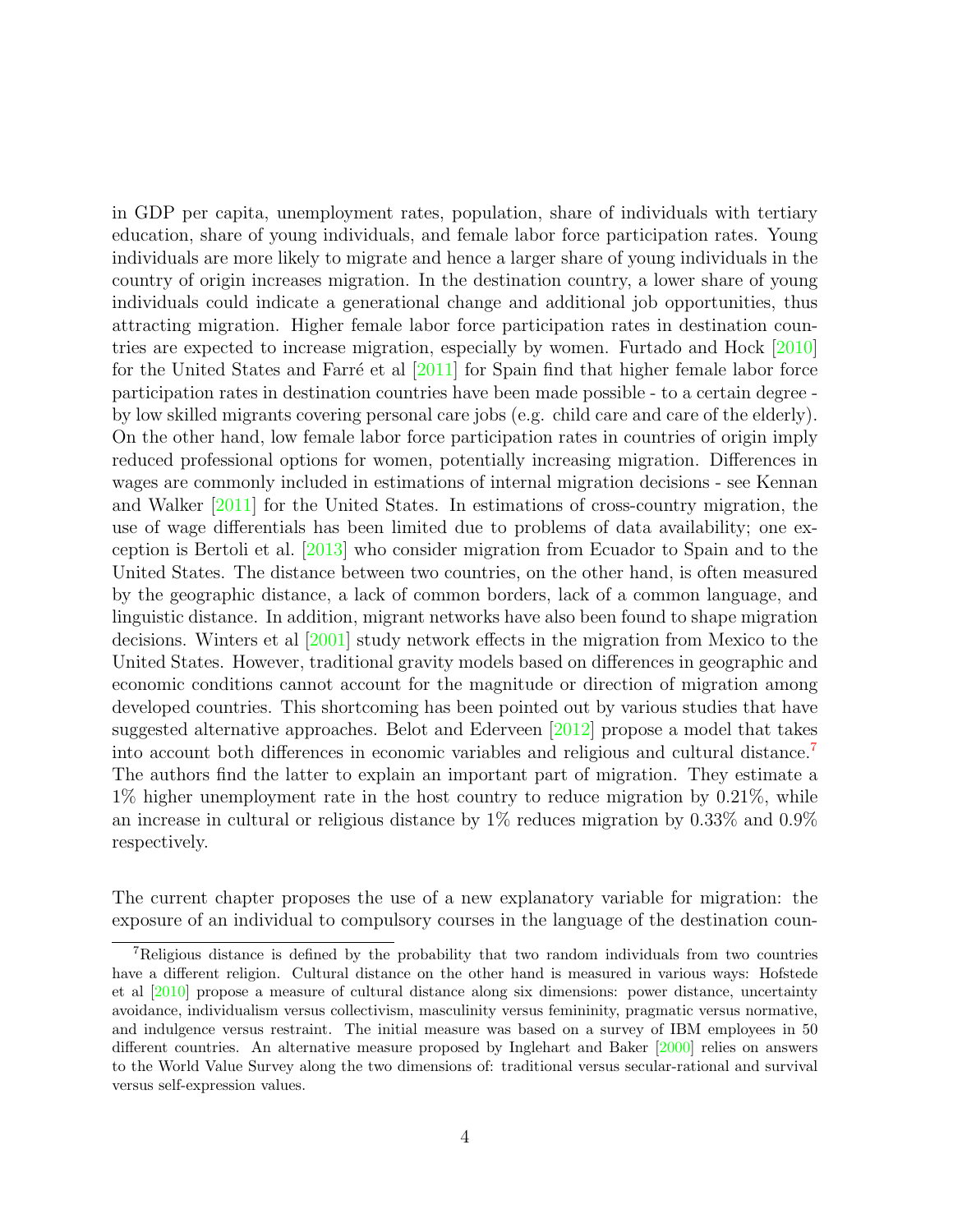try. Our empirical strategy compares migration decisions of: (i) individuals of different cohorts from the same country who were exposed or who were not exposed to foreign language courses due to educational reforms, (ii) individuals from different countries but of the same cohort who were exposed or who were not exposed to foreign language courses because of differences in legislation in the two countries. In our estimation we control for economic variables in the countries of origin and destination, as well as for the presence of other co-nationals in the host country. Hence while we are not estimating a gravity model of migration we conjecture that including exposure to compulsory foreign language courses into a traditional gravity model could improve its explanatory power.[8](#page-7-0) To the extent that cultural proximity to certain countries makes it more likely that their languages are studied during compulsory education, this chapter also proposes an additional micro-channel explanation for the finding that cultural distance matters for migration decisions.[9](#page-7-1) To the best of our knowledge we are the first to analyze how foreign language proficiency acquired during compulsory education determines migration.

The remainder of this chapter is organized as follows. The next section describes our estimation strategy. In Section [3](#page-10-0) we present our data. Section [4](#page-12-0) presents and discusses our results, and Section [5](#page-17-0) concludes.

#### 2 Estimation Strategy

We estimate the following model:

$$
M_{a,o,d,t} = \beta_0 + \beta_1 L_{a,o,d,t} + \beta_2 D_a + \beta_3 D_o + \beta_4 D_d + \beta_5 D_t + \beta_6 D_{a,o} + \beta_7 D_{a,d} + + \beta_8 D_{a,t} + \beta_9 D_{o,d} + \beta_{10} D_{o,t} + \beta_{11} D_{d,t} + \beta_{12} X_{t-1} + \epsilon_{a,o,d,t}
$$
(2.1)

where M is the number of immigrants of age a from country  $o$  going to country d in year t. L denotes exposure to compulsory language courses in the official language of country d, and  $D_s$  with  $s = a, o, d, t$  are dummies for age, country of origin, destination country, and year. Our main specification of the model includes all four dummy variables and their simple interactions. In addition we also specify a model that includes certain

<span id="page-7-0"></span><sup>&</sup>lt;sup>8</sup>Fidrmuc and Fidrmuc [\[2013\]](#page-20-8) present a gravity model that includes measures of foreign language proficiency. However, the authors do not consider migration but apply the model to study intra-European trade instead.

<span id="page-7-1"></span><sup>9</sup>Our framework also picks up migration decisions by minority groups, whenever the presence of those groups has had an impact on the national school curriculum. For instance, Swedish is taught at Finish schools and thus we account for Swedish-speakers in Finland who migrate to Sweden.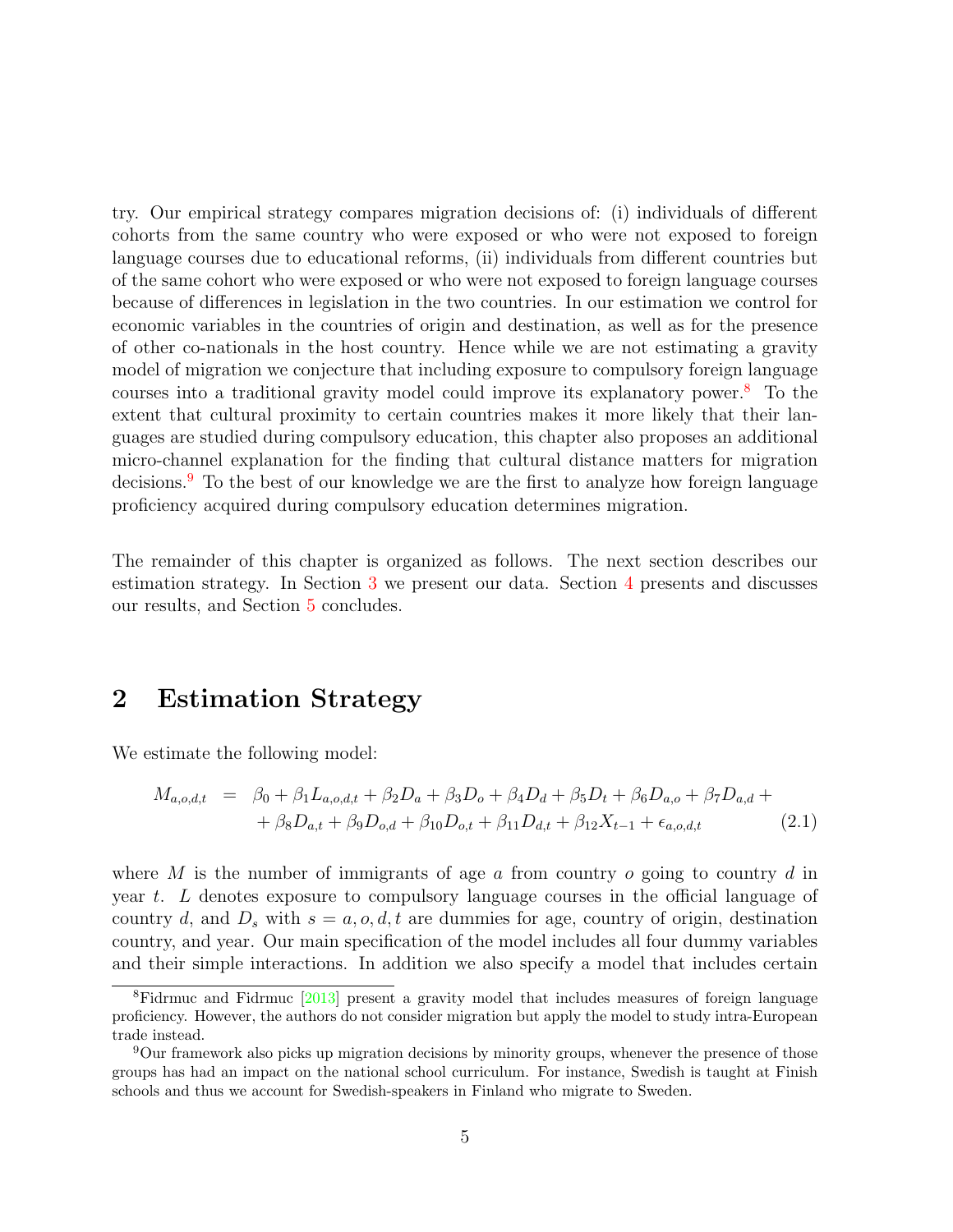triple interactions of dummy variables. For instance, we add the interaction term  $D_{d,o,t}$ between destination country, country of origin, and year. This term accounts for pull and push factors between countries that change over time and that are common to all cohorts of immigrants from the same country of origin. Including these dummy variables is equivalent to including control variables from typical gravity models like differences in the share of young individuals in the labor force, female labor force participation rates, or average wage differentials. We also include the interaction term  $D_{d,a,t}$  between destination country, age group, and year to take into account any age-specific changes in the labor demand of the destination country. Moreover, to control for network effects and economic factors we include as control variables  $(X_{t-1})$  the stock of immigrants by country of origin and the difference in the unemployment rates between the destination country and the country of origin, both in  $t-1$  and by age group.

Given that only some languages are studied as foreign languages during compulsory education in European schools, the maximum set of foreign languages considered is composed of English, German, French, Spanish, and Italian.<sup>[10](#page-8-0)</sup> While for most countries, second foreign languages are either German or French, for individuals in Portugal, Greece, France, and Italy we also include Spanish and for individuals in Malta, Italian. For each country we specifically include all possible choices of languages. This guarantees that individual choices which are potentially correlated with migration intentions and differences in labor market conditions of origin and destination countries do not alter the estimated effect. For destination countries where neither English, German, French, Spanish, or Italian are official languages, we set  $L_{a,o,d,t} = 0$  for all  $t, a, o$ . For migration between countries that share the same national language, as Germany and Austria, UK and Ireland, France and Belgium, or the Netherlands and Belgium we set  $L_{a,o,d,t} = 1$  for all t, a. As a result, in our model specification that includes triple interactions some variables  $D_{d,o,t}$  and  $D_{d,a,t}$ are not going to be identified. However, as long as identifying these dummy variables is not the focus of our analysis this will not pose a mayor problem for our estimation. Following Bertrand et al [\[2004\]](#page-18-5) we cluster standard errors at the destination-origin-age level to allow for serial correlation in migration flows over time.

Our analysis compares migration decisions of individuals from different groups within countries as well as across countries In particular, we test whether younger individuals who were exposed to compulsory foreign language courses make different migration decisions than older cohorts who were not affected by educational reforms. In addition, we

<span id="page-8-0"></span> $10$ Even though Russian is the most widely taught second foreign language in Latvia, Estonia, and Lithuania we ignore this option given that migration to Russia is restricted, different from migration within the EU.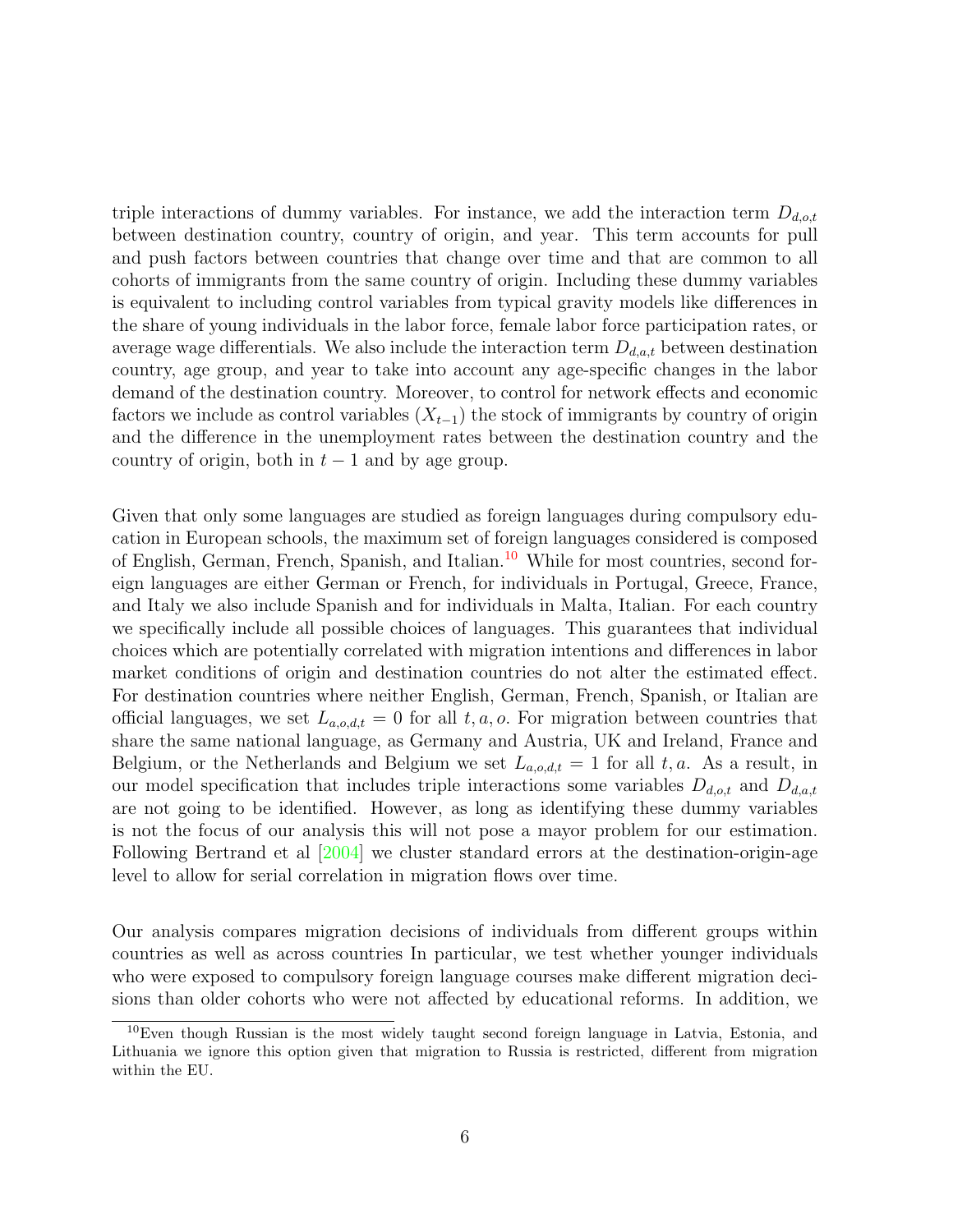also test for differences across countries, namely whether individuals in countries with foreign language learning during compulsory education are more likely to migrate to a country where the target language is spoken. Technically, our estimation strategy could be described as a multidimensional difference in difference (DiD) approach. The traditional DiD approach compares the evolution of a treated unit to the evolution of an untreated unit to capture the effect of the treatment. However, we depart from the traditional DiD approach and extend it in two ways: (i) we make use of more than two dimensions and (ii) we include more than one treated group, each group with different treatments. Conclusions derived from a traditional DiD estimation could be misleading because within such a restricted framework we could only compare two countries: (i) country T where a younger cohort K+1 studied the language of country L but where an older cohort K did not study it and (ii) country C where none of the two cohorts studied the language of country L. If we only took first differences we would observe cohort-specific migration rates from country T to country L. We would thus attribute any differences in migration rates between the two cohorts to the educational reforms occurred in country T. However, there are other reasons why cohorts differ in their propensities to migrate. Hence, in order to disentangle the effect of language skills on migration from generational propensities to migrate we could also consider differences in migration rates between the two cohorts in country C. Then, using differences in (cohort) differences in migration rates in countries T and C, we would obtain an estimate of the impact of language skills on migration which is not affected by generational factors.

However, this traditional DiD method is only valid under the assumption that generational factors affect migration similarly in countries C and T. Again this assumption might be too restrictive. In order to increase the reliability of our estimation we include destination country and year as additional dimensions. Controlling for the country of destination allow us to compare migration decisions of individuals from two different countries where different foreign languages are studied. Including year of migration, on the other hand, allow us to capture additional push and pull factors of migration that change over time. Hence, we also exploit the fact that language instruction reforms happen at different times, and thus affect different cohorts and languages. In our estimation, we thus deal with a large number of exposed and non-exposed groups of individuals, because we take into account the educational policy changes that affected foreign language learning in compulsory education over the last decades in those EU countries for which data is available.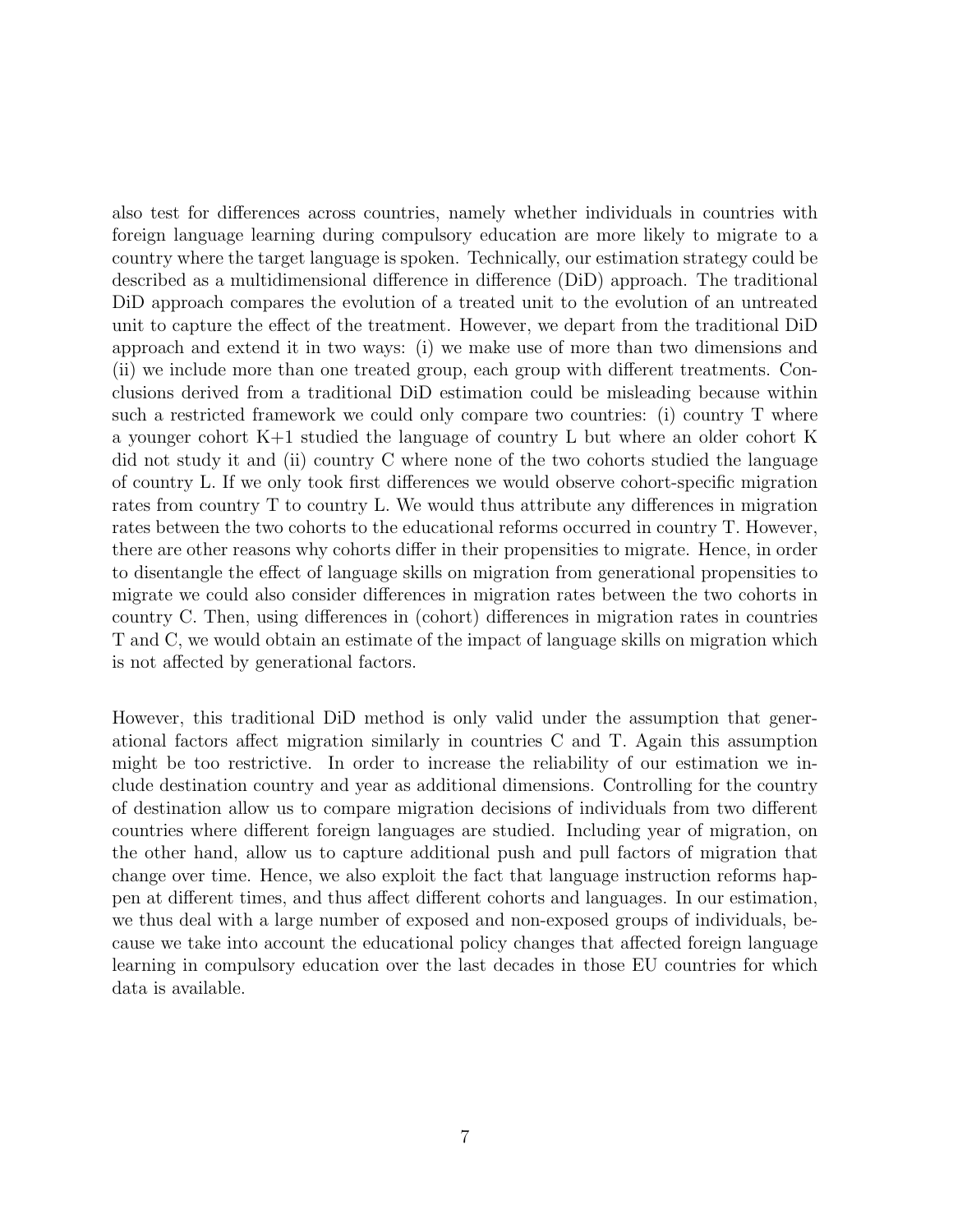#### <span id="page-10-0"></span>3 Data

We use Eurostat's database on migration among EU countries. In particular we look at the flow and stock of immigrants in  $t-1$  by 5-year age groups in destination countries in 2008, 2009, and 2010. Destination countries that provide this data are the following 24 countries: Austria, Belgium, Croatia, Cyprus, Czech Republic, Denmark, Estonia, Finland, Germany, Hungary, Ireland, Italy, Latvia, Liechtenstein, Lithuania, Luxembourg, Macedonia, Netherlands, Norway, Poland, Slovakia, Slovenia, Spain, and Sweden. For Germany and Austria, data for 2009 and 2010 is missing and we complement it with data from the Statistisches Bundesamt [\[2013\]](#page-21-5) and Statistik Austria [\[2013\]](#page-21-6), respectively. Data for the UK come from the International Passenger Survey provided by the UK Office for National Statistics, ONS [\[2013\]](#page-21-7). Note that data for migration flows to France, Greece, Malta, and Portugal is not available. Hence, we have information on 25 destination countries and 29 countries of origin - all destination countries plus France, Greece, Malta, and Portugal. Eurostat also provides information on unemployment rates by age groups. For our analysis we only consider individuals between 25 and 44. To avoid picking up temporary migration related to studying abroad, we restrict our sample to individuals of working age  $(> 25$  years). In many countries, for individuals older than 44, i.e. those born before 1964, it is unclear that language learning (or even compulsory schooling) was enforced.

Our data on exposure to foreign languages in compulsory education come from the European Commission's Education, Audiovisual and Culture Executive Agency (EACEA) [\[2012\]](#page-19-8). We use data from the European's Commission's Directorate-General for Education and Culture [\[2001\]](#page-19-9) to construct a database including information on the starting age for studying foreign languages during compulsory education. Educational reforms that have occurred during the last decades imply that individuals of different cohorts may have been exposed or not to foreign languages during compulsory education. There are also differences in the choice of foreign languages studied over time. For instance, in Spain French used to be the first foreign language studied during secondary education. Three decades ago however, students began studying English as the first foreign language. In former communist countries of Central and Eastern Europe, Russian has been replaced by English as the first foreign language. These changes generate within- and across-country variation in the exposure to foreign languages. Our data set contains this information by age group and country of origin.

Our age restriction implies that individuals in all countries - with the exception of Belgium and some Central and Eastern European countries (Croatia, Czech Republic, Estonia,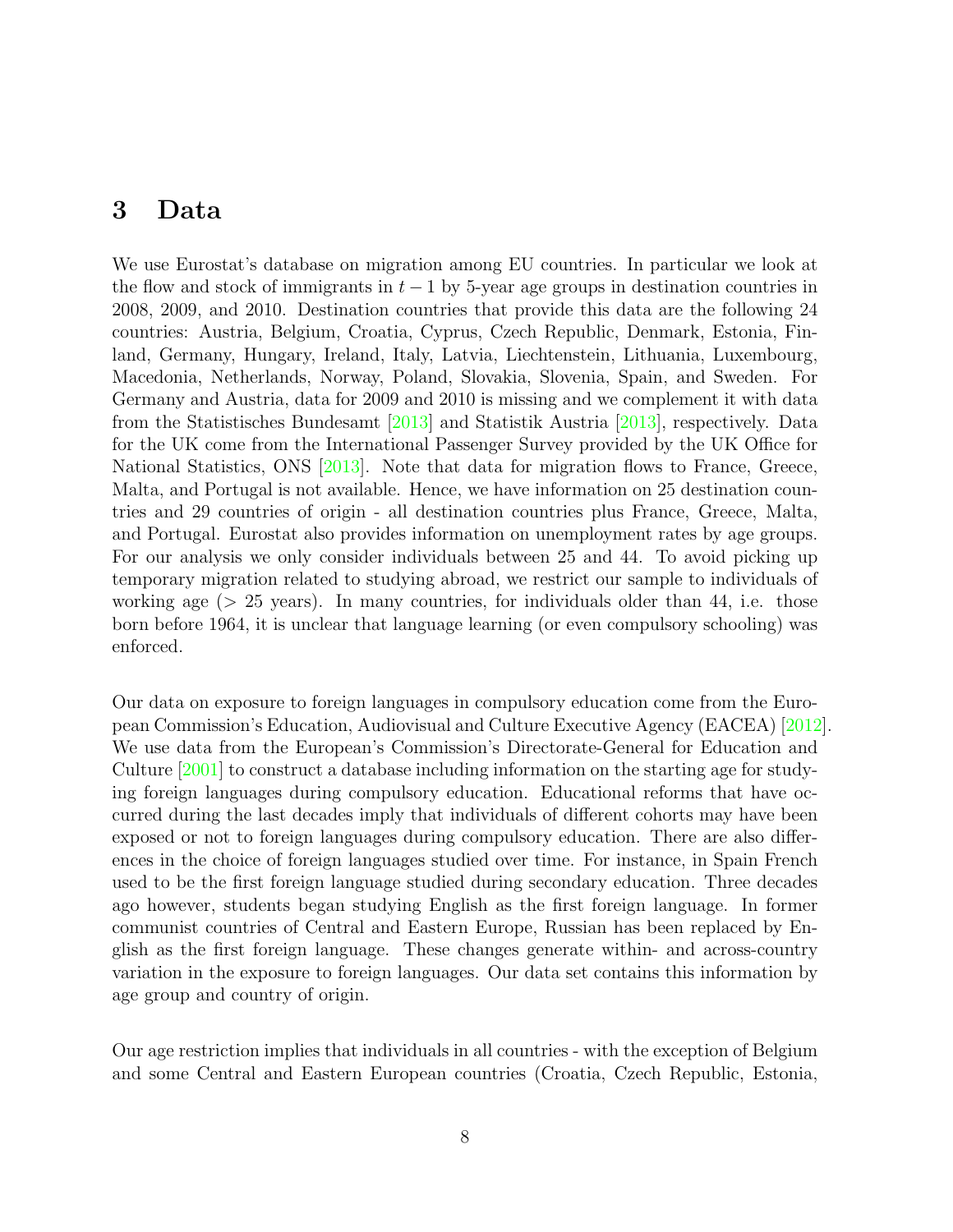Hungary, Latvia, Macedonia, Slovakia, and Slovenia) - were exposed to English as a first foreign language. In Central and Eastern Europe the change from Russian to English as the first foreign language was clearly driven by the end of communism, which in itself had important implications for migration flows. Given that we consider migration in years 2008-2010, most of the initial emigration boom is likely to have ebbed out. Even if that were not the case, in our estimation we compare migration decisions of individuals who were and those who were not exposed to English as a foreign language. If the end of communism were still the main driving force for migration in 2008-2010, then - controlling for differences in age - we should not observe any marked differences in migration decisions between the two groups. For instance, comparing two individuals from the same ex-communist country, one born in 1980 and another one born in 1977, the former was exposed to English as a foreign language while the latter was not. If both individuals migrated to the UK or Ireland origin-destination-fixed effects would capture their decision, and it would not contribute to our estimated effect of language proficiency on migration. Only in case the younger, but not the older, individual migrated to the UK or Ireland would we attribute his migration decision to the newly acquired English skills.

As mentioned before, exposure to compulsory second foreign language differs across countries. The most widely taught second foreign languages in Europe are French, German, and Spanish. Italian is taught in fewer countries. We also take into account that there are countries where studying a second foreign language is not part of compulsory education, and that students in Finland learn Swedish as a foreign language.

Table [3.1](#page-12-1) provides summary statistics - mean, standard deviation and minimum and maximum values - for our variables. We have observations for 6,784 combinations of ori- $\sin^*$ destination<sup>\*</sup>age<sup>\*</sup>year.<sup>[11](#page-11-0)</sup> Around 148 individuals in each age group from each country of origin migrate each year to one of the destination countries. However, there is large variation. Individuals from some age groups and countries of origin do not migrate to certain countries. On the other hand, the inflow of individuals from some age groups and countries of origin is 100 times more common compared to the mean. In particular, 19,000 Polish immigrants of age 25-29 entered the UK in 2010. Around 8-9% of our observations - cells defined by the combination of origin, destination, age, and year - are treated, i.e. exposed to the language of the destination country during compulsory education. We have slightly more observations for 2008 than for 2009 or 2010. Regarding differences in unemployment rates by age groups we observe the maximum difference of almost 40

<span id="page-11-0"></span><sup>&</sup>lt;sup>11</sup>In total we should have 8,700 observations. Unfortunately, we were not able to complement the following missing data for destination countries: for 2009 and 2010 for Croatia, Cyprus, Macedonia, Poland; for 2008 and 2010 for Belgium; for 2010 for the Netherlands. The remaining missing data refers to single observations; for instance for half of all countries migration from Liechtenstein is missing.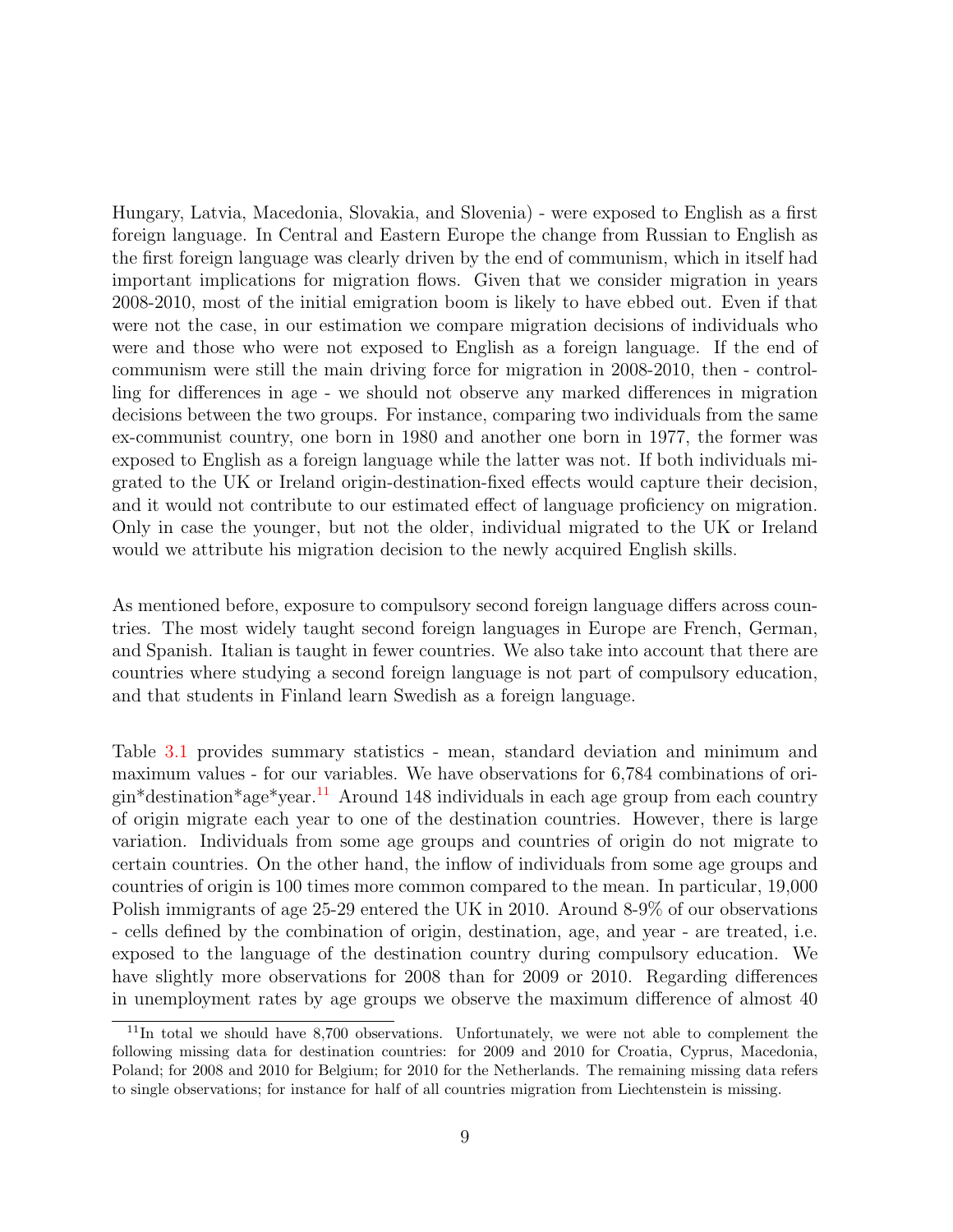Table 3.1: Summary statistics

<span id="page-12-1"></span>

| Variable                                     | Mean    | Std. Dev. | Min.    | Max.  |
|----------------------------------------------|---------|-----------|---------|-------|
| imm flow origin-destination by age group     | 148.098 | 591.050   | 0       | 19000 |
| treated                                      | 0.086   | 0.278     | 0       |       |
| age group 25-29                              | 0.252   | 0.434     | 0       |       |
| age group 30-34                              | 0.252   | 0.434     | 0       |       |
| age group 35-39                              | 0.248   | 0.432     |         |       |
| age group 40-44                              | 0.248   | 0.432     | 0       |       |
| year: $2008$                                 | 0.382   | 0.486     | 0       |       |
| year: $2009$                                 | 0.317   | 0.465     | 0       |       |
| year: 2010.0000                              | 0.301   | 0.459     | 0       |       |
| diff. unemploy. origin - destination by age, | 1.112   | 5.742     | $-38.7$ | 29.8  |
| stock imm origin-destination by age,         | 508.466 | 2447.845  | 0       | 41744 |

N=6784; Differences in unemployment rates and the stock of immigrants refer to years  $t - 1$ , i.e 2007, 2008, 2009. Sources: Eurostat, Statistisches Bundesamt [\[2013\]](#page-21-5), Statistik Austria [\[2013\]](#page-21-6), ONS [\[2013\]](#page-21-7), European Commission's Education, Audiovisual and Culture Executive Agency (EACEA) [\[2012\]](#page-19-8), European's Commission's Directorate-General for Education and Culture [\[2001\]](#page-19-9); own calculations

percentage points between unemployment rates in the Netherlands and Macedonia for individuals aged 25-29 in 2008. Measured one year before migration, the average number of immigrants of a certain age group and from a certain country of origin is around 500, i.e. more than three times the average annual inflow. In some countries there are no immigrants of a specific age group from a certain EU country, while there are 41,744 immigrants from France age 40-44 in Spain.

#### <span id="page-12-0"></span>4 Results

As mentioned before for the case of Spain, over the last decades English has replaced French as the first foreign language in a variety of countries. In fact, before 1973 when Britain joined the EU, French used to be the most commonly used working language in the EU, see Gazzola [\[2006\]](#page-20-9). Today English is clearly the EU's dominant tongue, see Phillipson [\[2003\]](#page-21-8). Thus, younger cohorts of individuals are more likely to have learned English as a foreign language during compulsory education, and they are more likely to migrate to English speaking countries. Older cohorts on the other hand, learned French and would prefer to migrate to French speaking countries. Table [4.2](#page-13-0) provides statistics on the ratio of young  $( $34$ )$  to old  $(>35)$  EU immigrants in different countries. We observe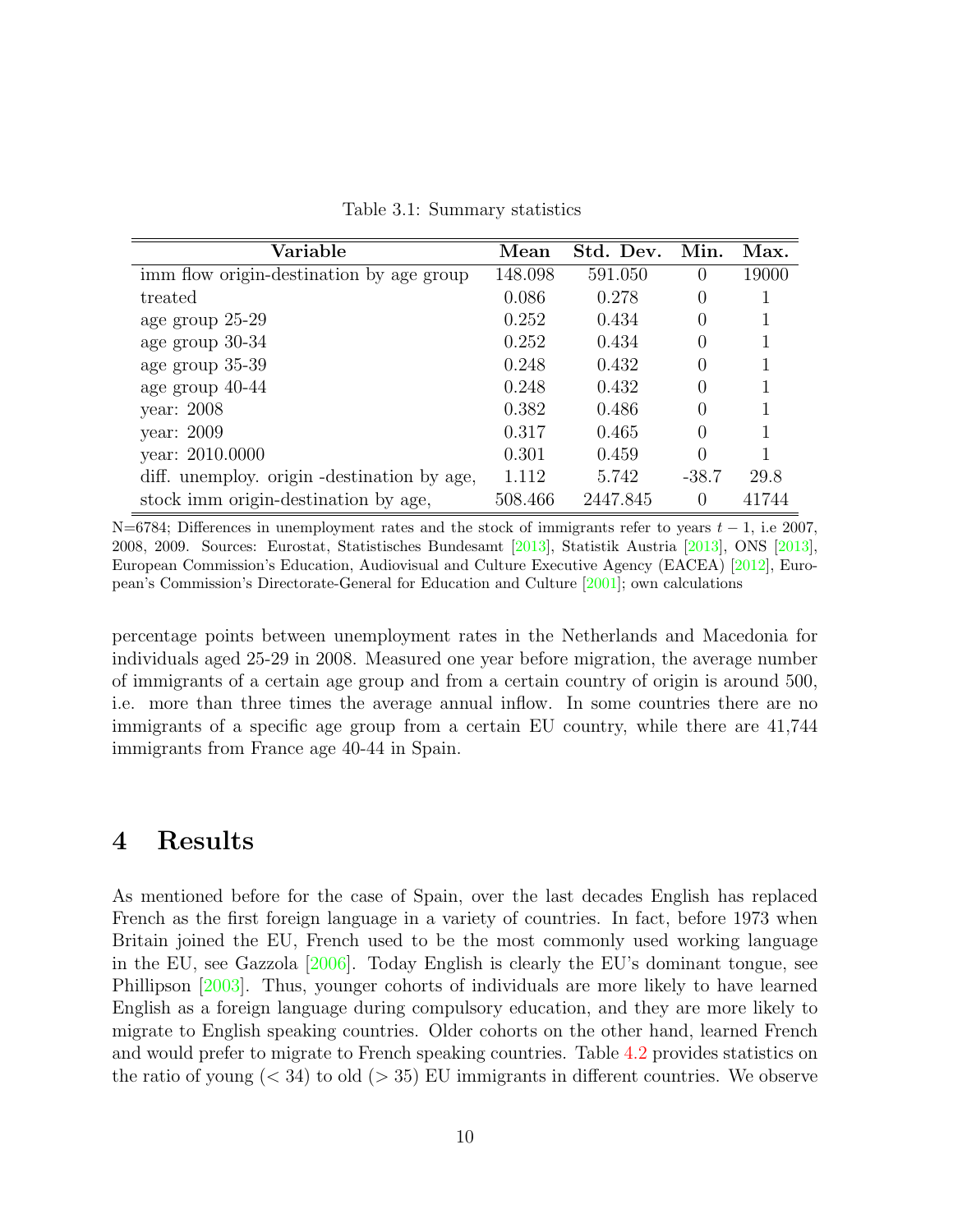a high ratio of young to old immigrants, in particular in the UK but also in Ireland. This ratio is lower in Belgium. While this age composition might also be driven by other migration motives, we conjecture that part of these observed differences might be driven by differences in language proficiency of distinct cohorts.

<span id="page-13-0"></span>

| Country of Destination | Number of Immigrants | $\text{young}(<34)/\text{old}(>35)$ |
|------------------------|----------------------|-------------------------------------|
| Austria                | 26,809               | 1.676                               |
| Belgium                | 25,086               | 1.69                                |
| Czech Republic         | 7,960                | 2.109                               |
| Denmark                | 6,907                | 2.812                               |
| Estonia                | 210                  | 1.188                               |
| Finland                | 3,596                | 1.801                               |
| Germany                | 99,083               | 1.55                                |
| Ireland                | 7,335                | 3.376                               |
| Italy                  | 12,094               | 1.724                               |
| Latvia                 | 368                  | 1.629                               |
| Liechtenstein          | 131                  | 1.339                               |
| Lithuania              | 56                   | 1.333                               |
| Luxembourg             | 6,311                | 1.61                                |
| Norway                 | 19,906               | 2.192                               |
| Slovakia               | 2,860                | 1.226                               |
| Slovenia               | 1,548                | 1.183                               |
| Spain                  | 31,537               | 1.705                               |
| Sweden                 | 11,825               | 2.041                               |
| United Kingdom         | 59,000               | 5.556                               |

Table 4.2: Ratio of "young" to "old" EU immigrants, 2010

Eurostat [\[2012d\]](#page-20-10); own calculations

Table [4.3](#page-14-0) contains the estimation results of our model that considers exposure to a foreign language during compulsory education as an instrument for language proficiency. In particular, we consider how having been exposed to English, French, and German during compulsory education raises the odds of migrating to the UK, Ireland, Belgium, Germany, or Austria. For individuals in Portugal, Greece, France, and Italy we also consider if having been exposed to Spanish increase the odds of migrating to Spain. Finally, for individuals in Malta we consider if having been exposed to Italian increase the odds of migrating to Italy. Our results show that this is clearly the case. The coefficient of interest remains stable even after controlling for destination country, country of origin, age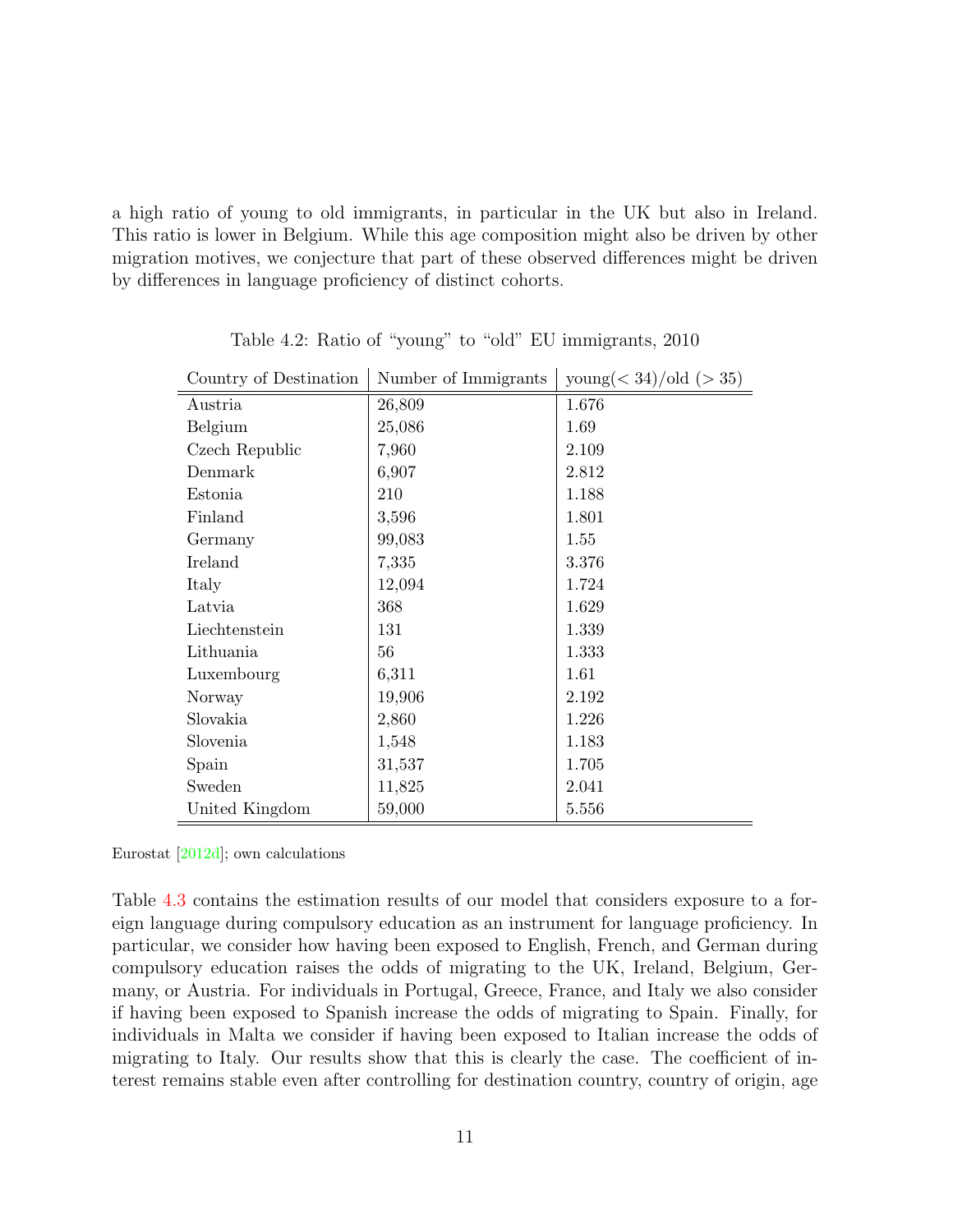group, and year effects as well as all their first order interactions and some second order interactions. We find that speaking the language of a host country increases migration to that country almost fivefold. Exposure to language learning during compulsory education increases the number of individuals of a cohort that migrate to the country where the language is spoken by 544 per year, a magnitude similar to the standard deviation of the number of immigrants in the sample.

<span id="page-14-0"></span>

|                               |                | $\mathbf{2}$   | $\left(3\right)$ | 4              |
|-------------------------------|----------------|----------------|------------------|----------------|
| treated                       | 813.91         | 521.079        | 523.899          | 544.316        |
|                               | $(339.438)$ ** | $(236.434)$ ** | $(260.825)$ **   | $(273.013)$ ** |
| Destination by age            |                | X              | Х                | Х              |
| Destination by year           |                | X              | X                | X              |
| Origin by year                |                | Х              | Х                | X              |
| Origin by age                 |                | Х              | X                | X              |
| Destination by origin by year |                |                | Х                | X              |
| Destination by age by year    |                |                |                  | X              |
| Obs.                          | 6784           | 6784           | 6784             | 6784           |
| $R^2$                         | 0.762          | 0.843          | 0.868            | 0.872          |

Table 4.3: Results

The dependent variable is the number of immigrants, the variable treated identifies the cohorts from the country of origin who were exposed to learning the language of the country of destination during compulsory schooling. The coefficients are marked with \* if the level of significance is between 5% and 10%, \*\* if the level of significance is between 1% and 5% and \*\*\* if the level of significance is less than 1%. All regressions contain year-fixed effects, age indicators, binary variables for each pair of origin and destination countries, dummies for each combination of age and year, a variable for differences in lagged unemployment rate between origin and destination countries and the stock of co-nationals from each cohort in the destination country in the previous period. Errors are clustered by origin-destination-age.

However, educational reforms related to foreign language learning might be endogenous to migration if differences in unemployment rates between origin and destination countries jointly determine reforms and migration patterns. Governments might decide to start teaching a foreign language trying to encourage migration to certain countries with lower unemployment rates where the foreign languages in question are spoken. For instance, given the current economic situation in their countries of origin, migration by Portuguese, Spanish, and Greek citizens to Germany has increased over the last years (see Figure [A-3](#page-23-0) of the Appendix  $\bf{A}$ ). If this increase in migration led governments to strengthen teaching of German at compulsory levels, we would observe a further rise in migration that would ultimately be caused by the differences in unemployment rates rather than by the improved language skills.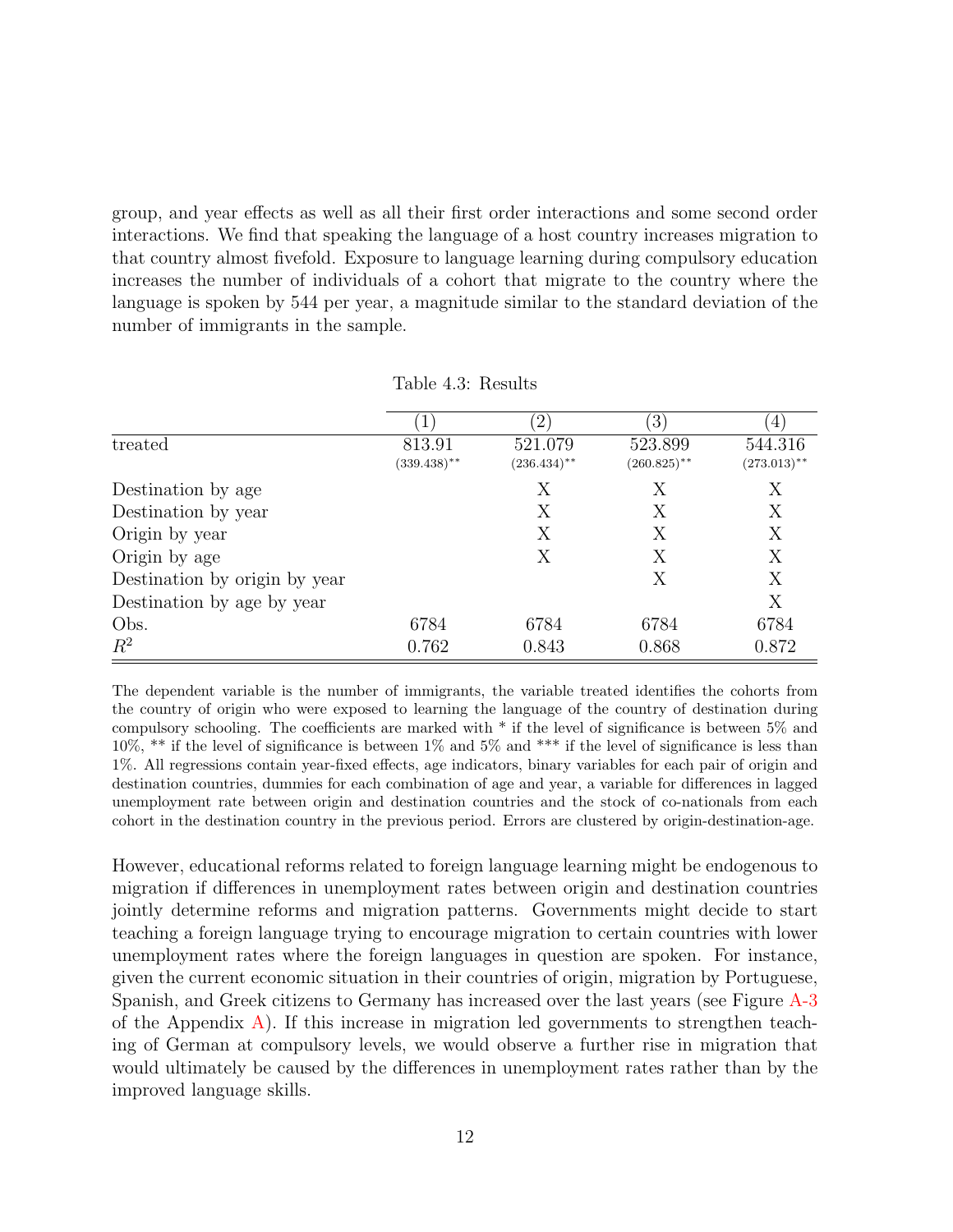The OECD [\[2013\]](#page-21-9) provides series of unemployment rates from 1956 onwards. We consider differences in unemployment rates between countries that implemented reforms in foreign language teaching and countries where these languages are spoken. Table [4.4](#page-15-0) provides average differences in unemployment rate five years prior to reforms and ten years before and after the reform. Negative differences indicate that unemployment in the country carrying out the educational reform was lower than in the country where the foreign language is spoken. In these cases we can completely disregard the concern that reforms might be driven by governments desire to encourage migration to these countries. In general, we do not observe any clear relation between educational reforms and unemployment rates. Governments' educational reforms regarding foreign languages in compulsory education do not seem to react to unemployment. On the contrary, most reforms seem to have taken place in periods of low relative unemployment.

|                              | Belgium | $Demmark*$ | France                   | Italy   | Portugal | Sweden  | Greece  |
|------------------------------|---------|------------|--------------------------|---------|----------|---------|---------|
| Year Reform $(t)$            | 1971    | 1961       | 1985                     | 1995    | 1990     | 1982    | 1981    |
| Differences U-Rates:         |         |            |                          |         |          |         |         |
| with Germany $t + 10/t - 10$ | 1.98    | 0.93       | 1.87                     | 2.84    | $-0.65$  | $-6.03$ | 0.19    |
| with Germany $t-6/t-1$       | 1.32    | 1.67       | 1.41                     | 4.18    | 0.62     | $-1.40$ | $-1.60$ |
| with Austria $t + 10/t - 10$ | 2.11    | 0.03       | 4.63                     | 6.86    | 2.82     | $-0.02$ | 2.19    |
| with Austria $t-6/t-1$       | 0.58    | 0.96       | 4.17                     | 7.26    | 3.60     | 0.31    | 0.13    |
| with France $t + 10/t - 10$  |         | 0.73       | $\overline{\phantom{a}}$ | 1.56    | $-2.57$  | $-3.94$ | $-1.47$ |
| with France $t-6/t-1$        |         | 3.04       |                          | 1.80    | $-2.32$  | $-3.14$ | $-2.93$ |
| with Belgium $t + 10/t - 10$ |         | $-0.17$    |                          | 0.49    | $-4.72$  | $-6.03$ | $-3.52$ |
| with Belgium $t-6/t-1$       |         | 0.96       | $\overline{\phantom{a}}$ | 0.08    | $-4.17$  | $-5.74$ | $-5.19$ |
| with Spaint + $10/t - 10$    |         |            | $-8.04$                  | $-6.69$ | $-12.24$ |         | $-7.29$ |
| with Spain $t-6/t-1$         |         |            | $-8.54$                  | $-8.73$ | $-12.91$ |         | $-5.40$ |

<span id="page-15-0"></span>Table 4.4: Relationship: Language Learning and Differences in Unemployment Rates

 $\mathbf{r}$ 

Data: OECD [\[2013\]](#page-21-9); for Denmark average differences in unemployment 5 years before and 10 years after reform; negative differences indicate higher unemployment rates in Germany, Austria, France, Belgium, Spain.

Maybe differences in unemployment rates do not capture well enough differences in countries' economic situations that make individuals migrate from their host country to a certain destination country. In that case there could still exist some concern that foreign language teaching and migration be related both ways, with governments reforming foreign language curricula in order to facilitate their citizen's emigration to other coun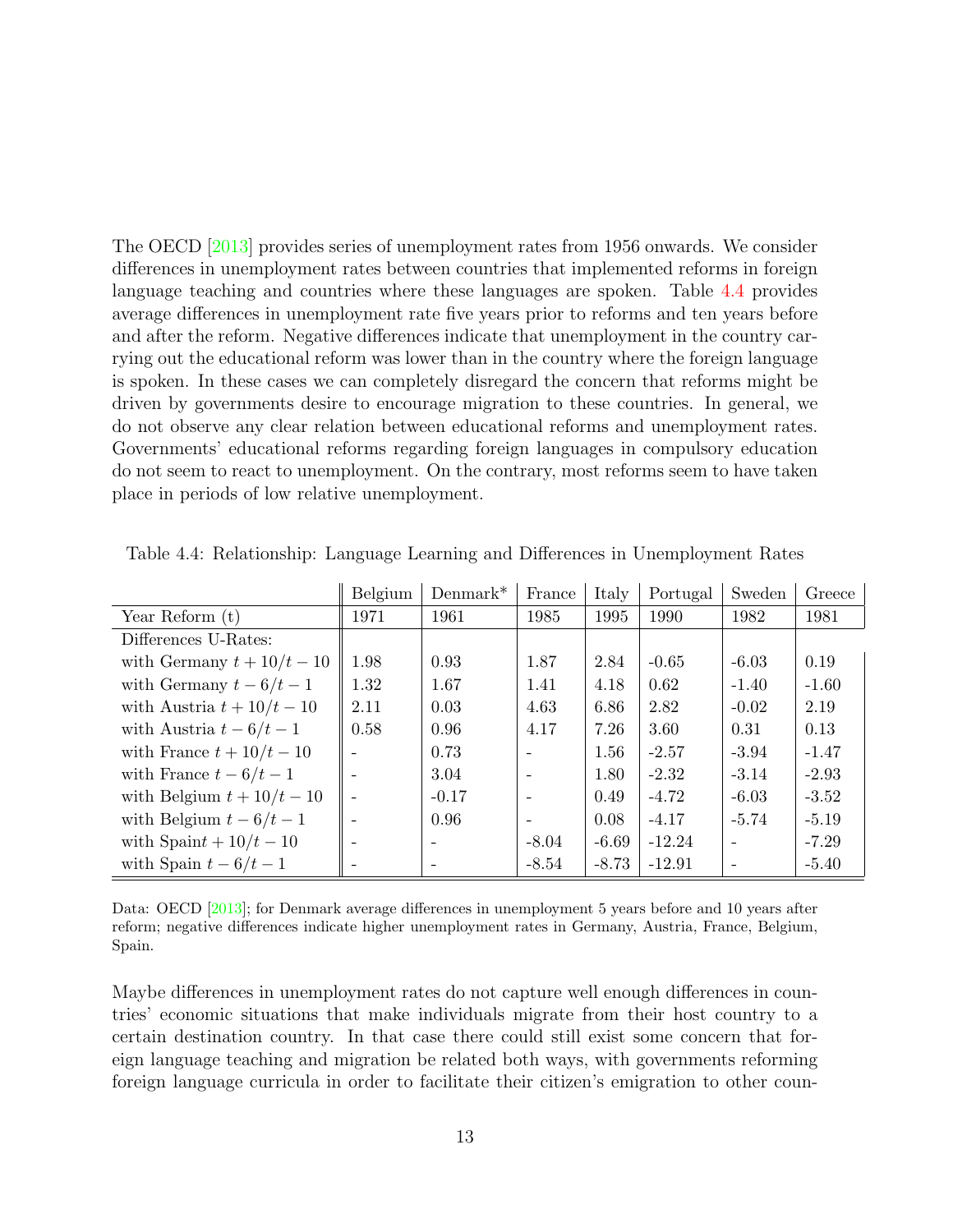tries. However, educational reforms take at least 5-15 years to show any effect while most governments' mandates are restricted to 4 years, making this strategy rather unlikely. In addition, we argue that introducing or strengthening teaching of foreign languages requires increased government spending. Hence, such policies are rather unlikely to be implemented in situations of economic crisis and fiscal austerity, but are more likely to happen in times of budget surpluses. Similar to a luxury good, spending on foreign language teaching is likely to increase with sound public finances rather than with migration outflows.

To the best of our knowledge there does not exist any established theory on the political economy of reforming foreign language curricula. This is why we consider various historical reforms to check for any evidence of reversed causality. When looking at reforms in Japan related to English as a foreign language, most arguments concern the need for communication with the rest of the world. There are also examples of reforms that are related to pedagogical concerns rather than economic ones. For instance, a recent reform in Japan that reduced hours of – among other subjects – foreign languages intended to provide students with more flexibility for their curricula, see Butler and Iino [\[2005\]](#page-19-10). The historical motive for foreign language teaching (English) in China, after the end of the Mao era, and as stated by Deng Xiaoping, was to enable citizens to acquire the latest know-how related to scientific and technical knowledge, see Hu [\[2005\]](#page-20-11). If this knowledge is acquired by studying abroad, then indeed foreign language teaching will foster migration. However, many scholarship programs that explicitly include return clauses, and different returnee programs seem to indicate that in general, governments are not interested in permanent migration of their citizens. In England and Wales, from September 2014 onwards, foreign language learning will become compulsory for students age 7-14, see Department for Education [\[2013\]](#page-19-11). All maintained schools will have to offer one of the following foreign languages: French, German, Italian, Mandarin, Spanish, Latin, or Ancient Greek. For the last two languages we can clearly dismiss any concern about reversed causality. Furthermore, there is no predetermined choice for one particular foreign language by the government. The list of languages was elaborated based on responses by stakeholder (education authorities, parents etc.) regarding most popular foreign languages. Responses by stakeholder furthermore revealed the following arguments in favor of learning a foreign language: (1) greater understanding and tolerance of other people, cultures and societies, and broadening of minds to an increasingly international environment, (2) to support the development of literacy skills in English and to enhance problem solving skills demanded by other areas of the curriculum, (3) beneficial to the global economic competitiveness and for filling the country's skill gap in this area.

Governments' motivations for reforming foreign language teaching stem from a need to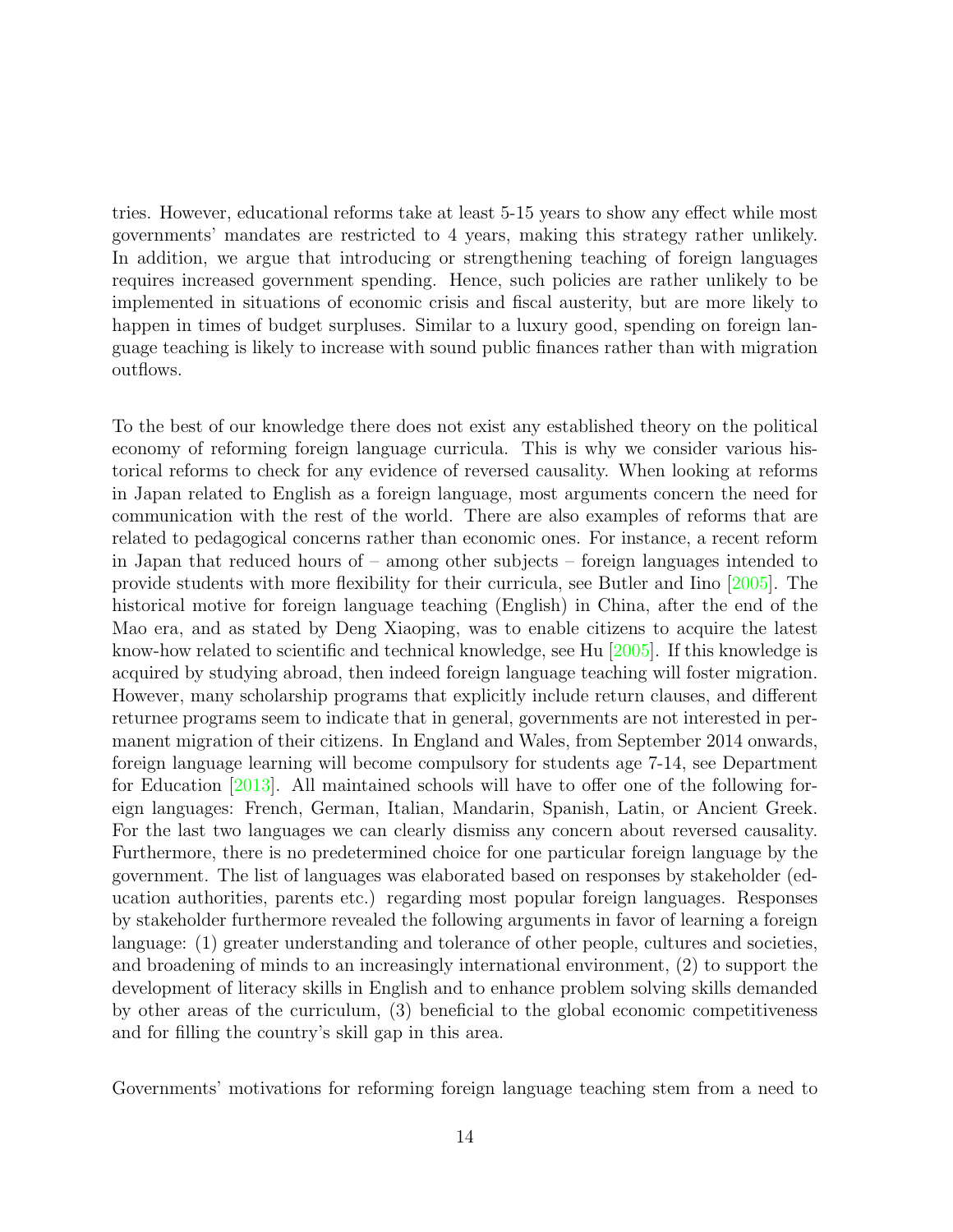improve their citizens' overall human capital. Foreign language proficiency is crucial for working in a globalized world and in particular in sectors such as tourism or trade, science, international relations, or media. There are no indications that in times of high unemployment governments respond to increased migration to a certain country by improving its citizens' language skills of that particular country. On the contrary, to guarantee the sustainability of the pension system, governments need a large and highly qualified working population. Fostering emigration to reduce the negative effect of unemployment benefits on the social security system, seems rather short-sided in comparison. Furthermore, common to all reforms mentioned, they are part of larger educational reforms affecting other subjects (e.g maths, history, etc.). It is unlikely that the timing of educational reforms is driven by aspects of foreign language learning only. Moreover, many educational reforms are clearly linked to changes in governing parties, and some are motivated by ideological differences between parties, with the public debate oftentimes focusing on subjects such as religion or history.

#### <span id="page-17-0"></span>5 Conclusion

There are huge differences in youth unemployment rates across Europe. Migration does not seem to react sufficiently to these differences. Comparing European and US migration rates suggests that differences in languages across European countries might be important for explaining why European labor is relatively immobile. In addition, results from gravity models for migration suggest an important influence of language and linguistic distance on migration. However, linguistic distance is typically considered a static characteristic. Learning a foreign language is a way to overcome this distance. Language skill acquisition thus adds a dynamic dimension to linguistic distance. In this chapter we provide an analysis of the impact of foreign language learning during compulsory education on migration flows across Europe. In line with previous literature, our results suggest a positive impact of common language on migration probabilities. In particular, we find that speaking the language of a country increases the likelihood to migrate to that country almost fivefold.

Moreover, in its dynamic version linguistic distance becomes a policy variable. By changing the curricula of foreign language learning during compulsory education governments can determine their citizens' foreign language proficiency and ultimately influence their migration decisions. In this sense, governments may be taking into account already existing trends in migration or differences between countries' labor markets when designing foreign language curricula for compulsory education. However, we check this last point and find no evidence for such a relationship.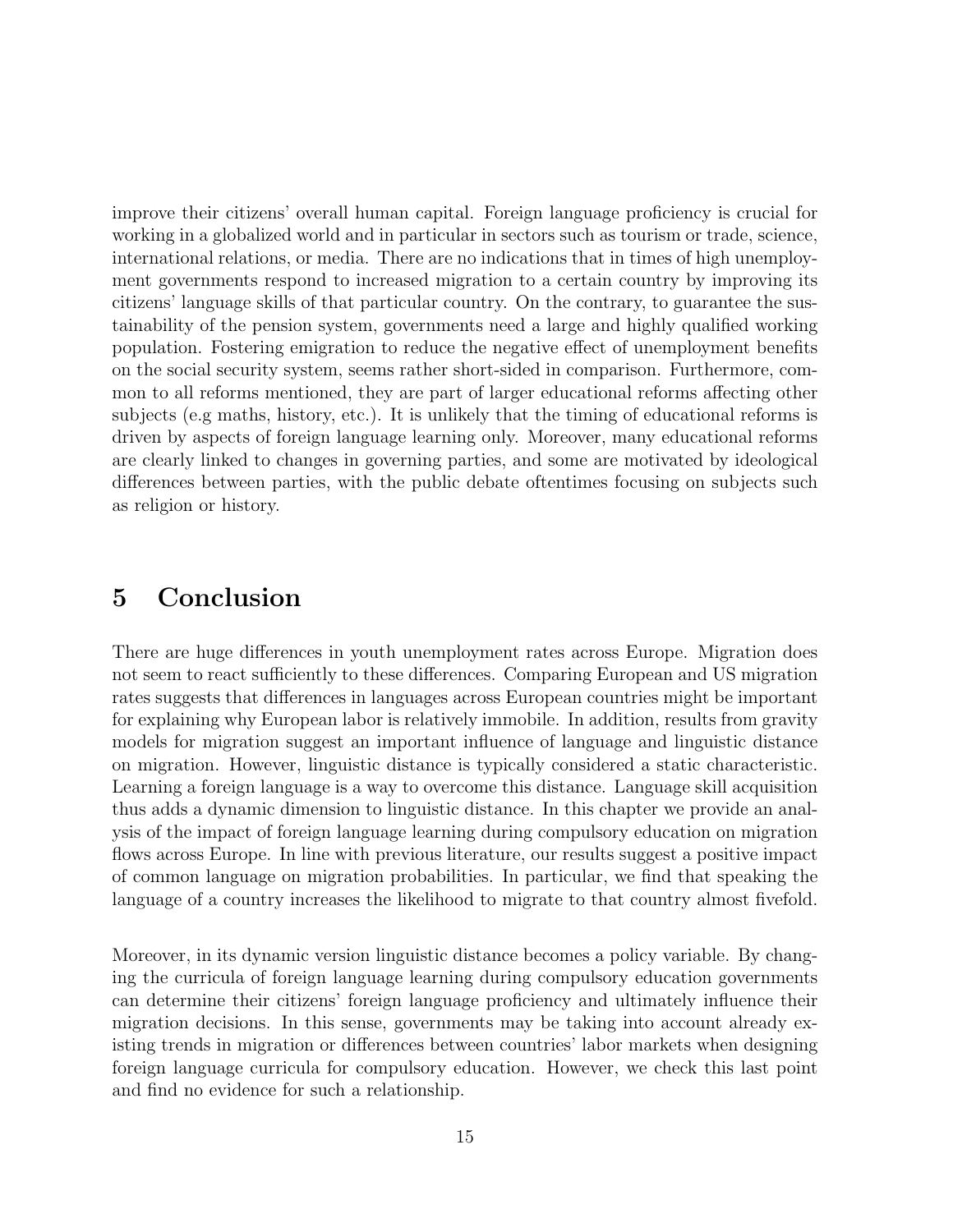We consider this analysis a starting point for a broader study of other factors that could help to explain the link between language proficiency and migration. For instance, within our framework we have not considered the difficulty of acquiring a certain foreign language. While we conjecture that the magnitude of our estimated result is likely to differ by linguistic distance between acquired language and mother tongue, adding this aspect to our framework suggests an interesting road for future research. Furthermore, for some highly qualified employees the language of the workplace is English, independently of their country of residence. Within our suggested framework, it could be interesting to analyze, whether proficient English speakers choose to migrate to countries where their skills are less common, but highly demanded; for instance if individuals from English speaking countries tend to migrate to countries with few proficient English speakers, as for instance China, see Economist [\[2006\]](#page-19-12).

#### References

<span id="page-18-2"></span>Adsera, Alicia and Mariola Pytlikova (2012): "The Role of Language in Shaping International Migration,"IZA Discussion Paper No. 6333.

<span id="page-18-4"></span>Belot, Michèle and Sjef Ederveen (2012): "Cultural barriers in migration between OECD countries," Journal of Population Economics, 25, pp.1077-1105.

<span id="page-18-3"></span>Bertoli, Simone; Fernández-Huertas Moraga, Jesús and Francesc Ortega (2013): "Crossing the border: Self-selection, earnings and individual migration decisions," *Journal of Development Economics*, 101, pp.75-91.

<span id="page-18-5"></span>Bertrand, Marianne, Esther Duflo and Sendhil Mullainathan (2004): " How much should we trust differences-in-differences estimates?," Quarterly Journal of Economics,  $119(1)$ , pp. 249-275.

<span id="page-18-1"></span>Bleakley, Hoyt and Aimee Chin (2010): "Age at Arrival, English Proficiency, and Social Assimilation among US Immigrants," American Economic Journal: Applied Economics, 2(1), pp.165-192.

<span id="page-18-0"></span>Bureau of Labor Statistics (2012): States: Employment status of the civilian noninstitutional population by sex, race, Hispanic or Latino ethnicity, marital status and detailed age, 2011, annual averages.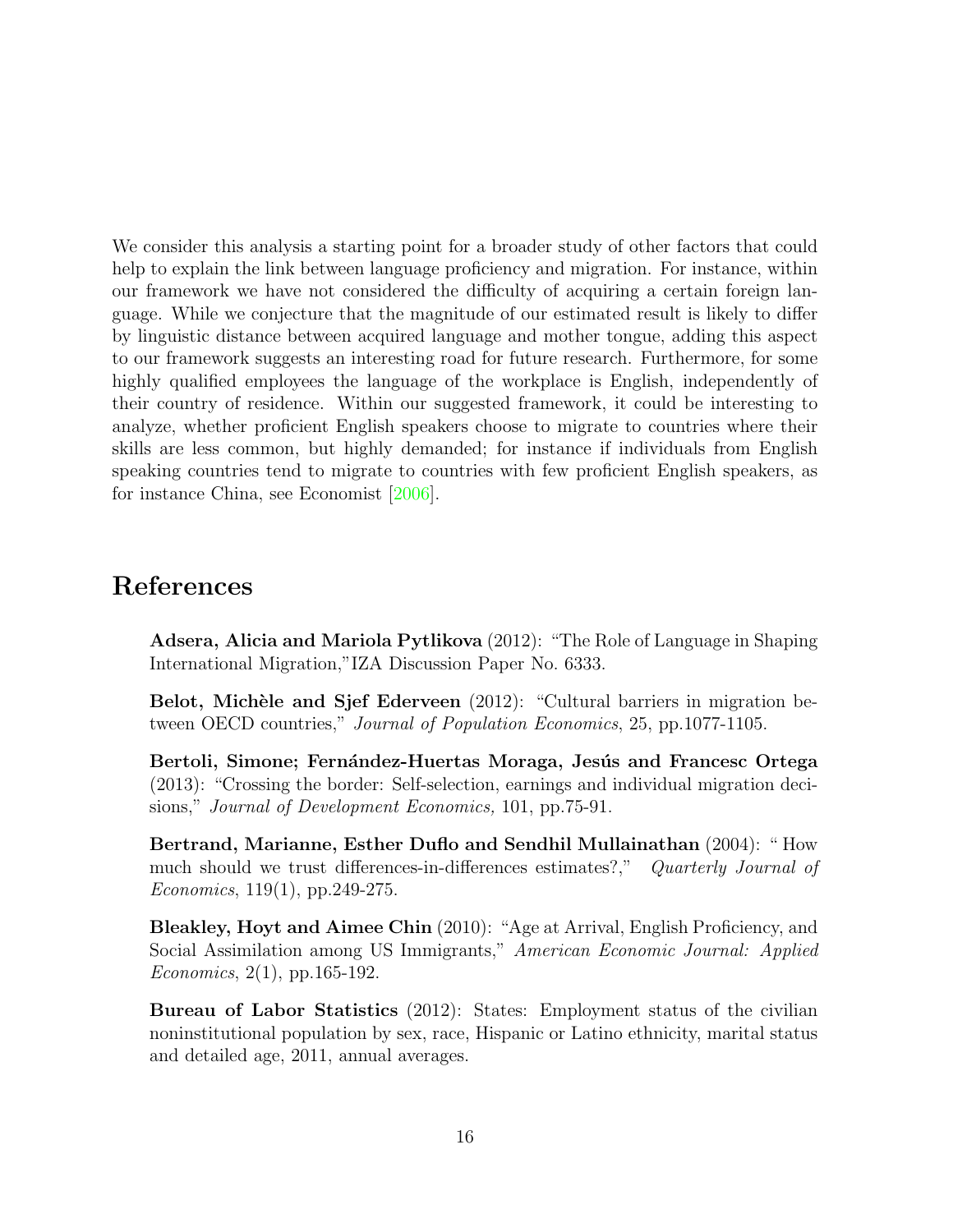<span id="page-19-10"></span>Butler, Yuko Goto and Masakazu Iino (2005): "Current Japanese Reforms in English Language Education: The 2003 "Action Plan", Language Policy, 4, pp.25-45.

<span id="page-19-1"></span>Chaloff, Jonathan and Georges Lemaître (2009): "Managing Highly-Skilled Labour Migration. A Comparative Analysis of Migration Policies and Challenges in OECD Countries," OECD Social, Employment and Migration Working Papers No. 79.

<span id="page-19-5"></span>Chiswick, Barry R. (2008): "The Economics of Language: An Introduction and Overview," IZA DP No. 3568.

<span id="page-19-6"></span>Chiswick, Barry R. and Paul W. Miller (2001): "Model of Destination-Language Acquisition: Application to Male Immigrants in Canada," Demography, 38(3), pp.391-409.

<span id="page-19-3"></span>Chiswick, Barry R. and Paul W. Miller (2010): "Occupational Language Requirements and the Value of English in the US Labor Market," Journal of Population Economics, 23(1), pp.353-372.

<span id="page-19-11"></span>Department for Education (2013): Consultation Report. Foreign languages at Key Stage 2, February 2013.

<span id="page-19-4"></span>Dustmann, Christian, and Francesca Fabbri (2003): "Language Proficiency and Labour Market Performance of Immigrants in the UK," Economic Journal, 113, pp.695-717.

<span id="page-19-12"></span>Economist, The (2006): The language business in China. English beginning to be spoken here, April 12th, print edition.

<span id="page-19-0"></span>European Commission (2012): Employment, Social Affairs and Inclusion.

European Commission, ESLC (2012): First European Survey on Language Competences, Final Report.

<span id="page-19-8"></span>European Commission's Education, Audiovisual and Culture Executive Agency, EACEA (2012): Key Data on Teaching Languages at School in Europe.

<span id="page-19-9"></span>European Commission's Directorate-General for Education and Culture (2001): Foreign Language Teaching in Schools in Europe. Country Reports.

<span id="page-19-7"></span>Eurobarometer (2012): "Europeans and their Languages," Special Eurobarometer 386, Directorate General for Education and Culture, European Commission.

<span id="page-19-2"></span>Eurostat (2012a): Unemployment rate, annual average, by sex and age groups.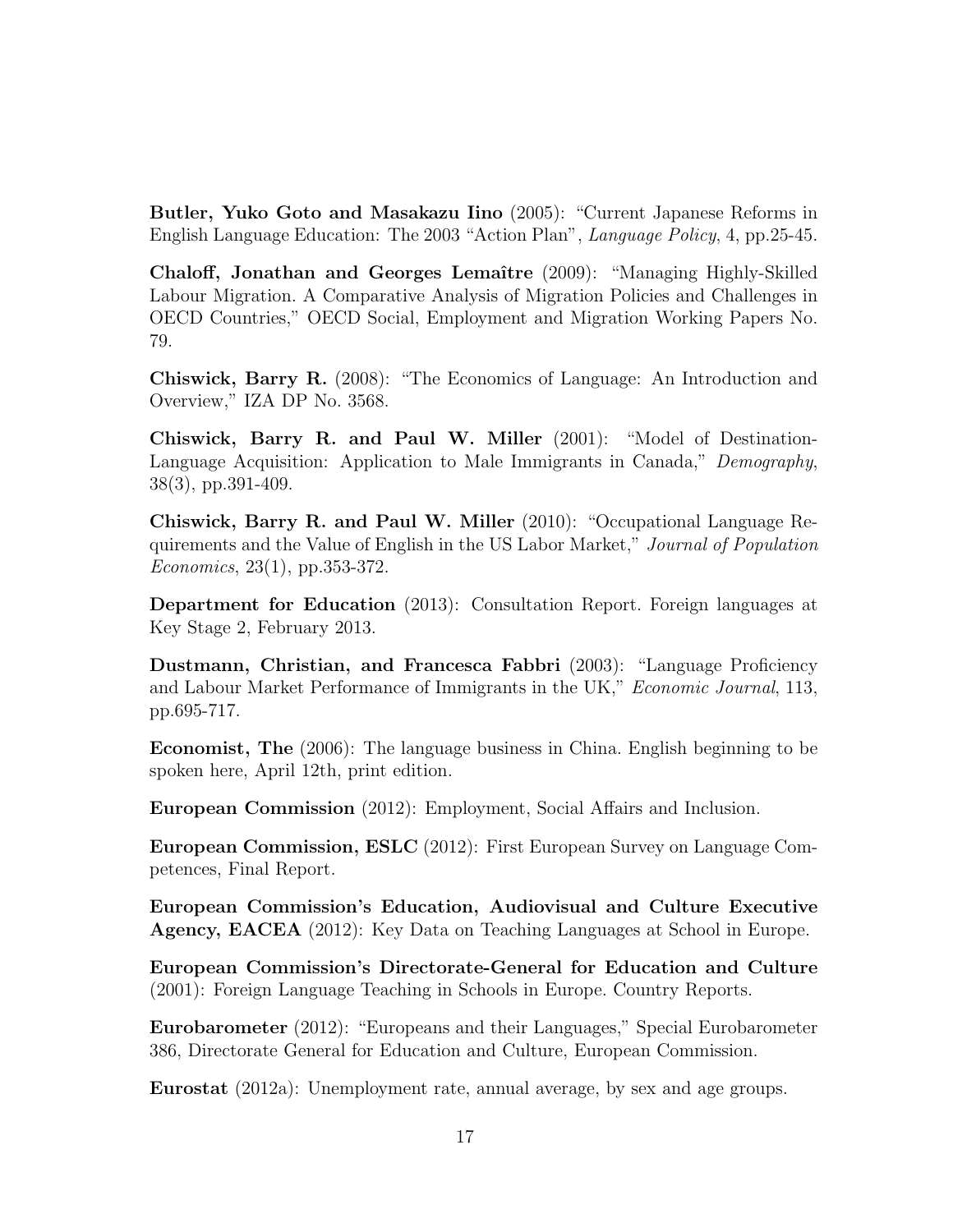<span id="page-20-1"></span>Eurostat (2012b): Average number of foreign languages learnt per pupil at ISCED level 2 and 3.

<span id="page-20-13"></span>Eurostat (2012c): Pupils learning English, French, German at upper secondary education.

<span id="page-20-10"></span>Eurostat (2012d): Statistics: Population and social conditions.

<span id="page-20-12"></span>Eurostat (2013): Statistics: Population by age group and citizenship.

<span id="page-20-4"></span>Farré, Lidia; González, Libertad and Francesc Ortega (2010): "Immigration, Family Responsibilities and the Labor Supply of Skilled Native Women," B.E. Journal of Economic Analysis & Policy,  $11(1)$ , pp. 1-48.

<span id="page-20-8"></span>Fidrmuc, Jan and Jarko Fidrmuc (2013): "Foreign Languages and Trade," Brunel University, Working Paper 09-14.

<span id="page-20-3"></span>Furtado, Delia and Heinrich Hock (2010): "Low Skilled Immigration and Work-Fertility Tradeoffs Among High Skilled US Natives," American Economic Review, Papers & Proceedings, 100, pp. 224-228.

<span id="page-20-9"></span>Gazzola, Michele (2006): "Managing Multilingualism in the European Union: Language Policy Evaluation for the European Parliament," Language Policy, 5, pp. 393- 417.

<span id="page-20-6"></span>Hofstede, Geert; Hofstede, Gert Jan and Michael Minkov (2010): textit Cultures and Organizations: Software of the Mind, McGraw-Hill USA, 2010

<span id="page-20-11"></span>Hu, Guangwei (2005): "English Language Education in China: Policies, Progress and Problems," Language Policy, 4, pp.5-24.

<span id="page-20-7"></span>Inglehart, Roland and Wayne E. Baker (2000): "Modernization, Cultural Change, the persistence of traditional value," American Sociological Review, 65(1), pp.19-51.

<span id="page-20-5"></span>Kennan, John and James R. Walker (2011):"The effect of expected income on individual migration decisions," Econometrica, 79(1), pp. 211-251

<span id="page-20-2"></span>Lewer, Joshua and Hendrik Van den Berg (2008): "A Gravity Model of Immigration," *Economics Letters*, 99 $(1)$ , pp.64-167.

<span id="page-20-0"></span>Molloy, Raven; Smith L. Christopher and Abigail Wozniak (2011): "Internal Migration in the United States," Finance and Economics Discussion Series Divisions of Research & Statistics and Monetary Affairs, Federal Reserve Board, Washington, D.C.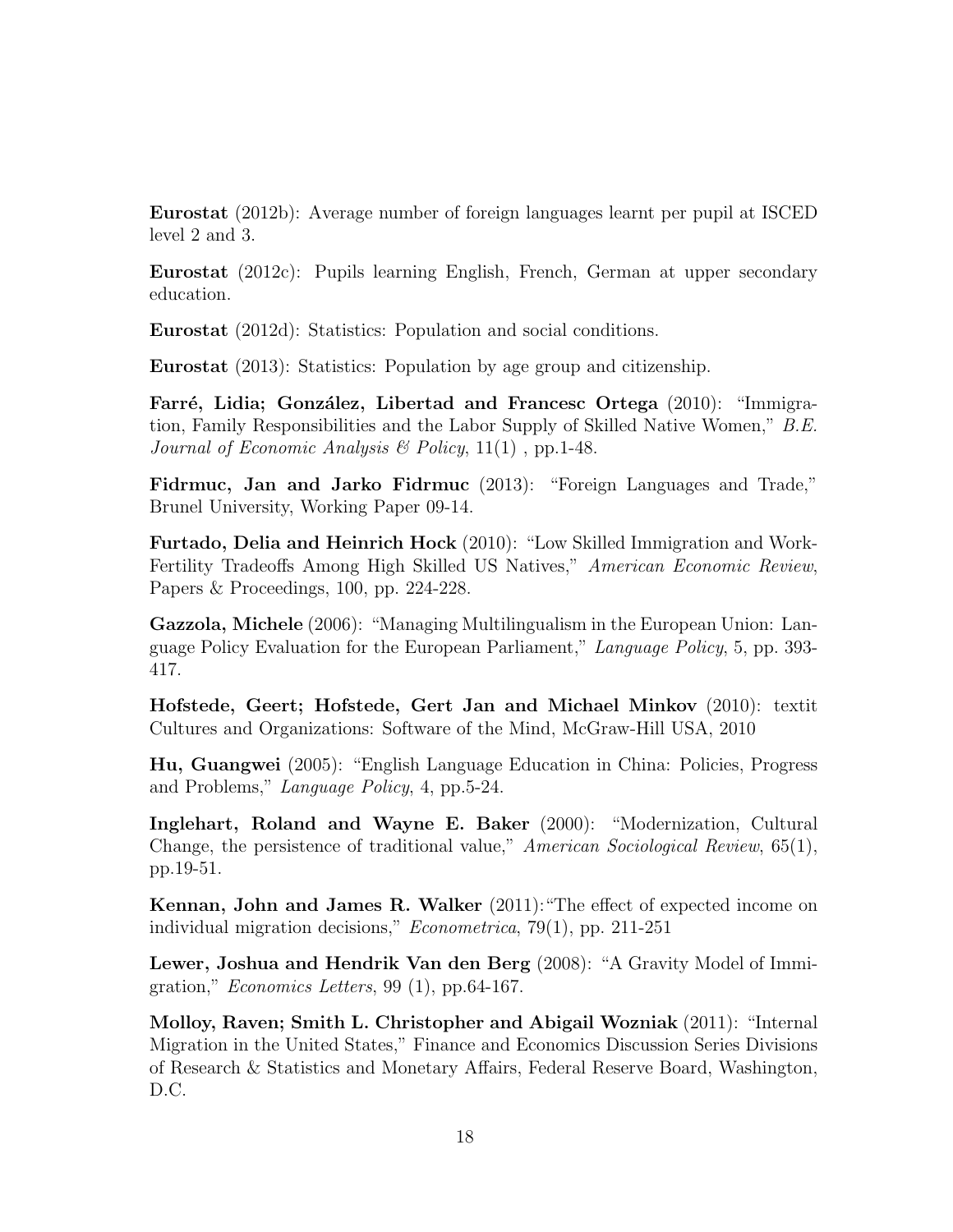<span id="page-21-9"></span>OECD (2013): Annual labor force statistics, Organisation for Economic Cooperation and Development, Paris.

<span id="page-21-10"></span>OECD (2012a): International Migration Outlook 2012, Organisation for Economic Co-operation and Development, Paris.

<span id="page-21-0"></span>OECD (2012b): Economic Surveys: European Union, Annual cross-border mobility: Per cent of total population 2010, Organisation for Economic Co-operation and Development, Paris.

<span id="page-21-7"></span>ONS (2013): UK Inflow from Individual EU Countries of birth by five year age groups and sex for years 2008, 2009, 2010. Estimates from the International Passenger Survey, Published ad hoc data and analysis: Population, requests during April 2013.

<span id="page-21-3"></span>Ortega, Francesc and Giovanni Peri (2009): "The Causes and Effects of International Migrations: Evidence from OECD Countries 1980-2005," NBER Working Paper No. 14833.

<span id="page-21-8"></span>Phillipson, Robert (2003): English-Only Europe? Challenging Language Policy, Routledge, New York, 2003.

<span id="page-21-1"></span>Schildkraut, Deborah J. (2001): "Official-English and the States: Influences on Declaring English the Official Language in the United States," Political Research Quarterly, 54 (2), pp.445-457.

<span id="page-21-5"></span>Statistisches Bundesamt (2013): "Sonderauswertung des Ausländerzentralregisters 2008, 2009 und 2010, Zugänge in das Ausländerzentralregister in den genannten Jahren nach Staatsangehörigkeiten und 5er-Altersgruppen", by petition.

<span id="page-21-6"></span>Statistik Austria (2013): "Sonderauswertung der Wanderungsstatistik 2008, 2009 und 2010 nach ausgewählter Staatsangehöhrigkeit und 5er-Altersgruppen", by petition.

<span id="page-21-2"></span>US Census Bureau (2013): "Language Use in the United States: 2011; American Community Service"

<span id="page-21-4"></span>Winters, Paul de Janvry, Alain and Elisabeth Sadoulet (2001): "Family and Community Networks in Mexico-U.S. Migration," Journal of Human Resources, 36(1), pp.159-184.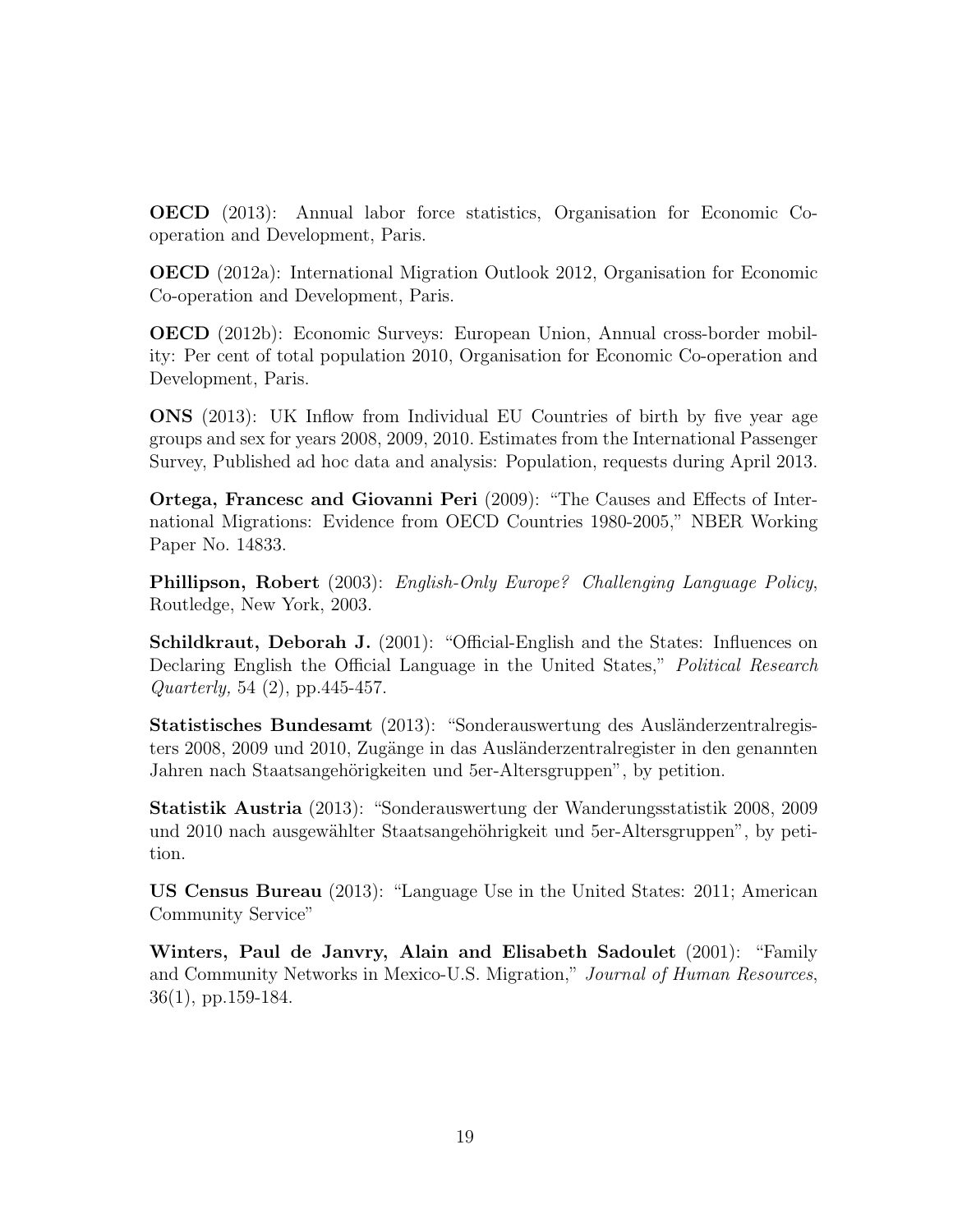# <span id="page-22-2"></span>A Appendix



<span id="page-22-0"></span>Figure A-1: Share of EU-27 foreigners among total population by country

Data: Eurostat [\[2013\]](#page-20-12), own calculations.

<span id="page-22-1"></span>Figure A-2: Share of young EU-27 foreigners among total young (20-29 years) population by country



Data: Eurostat [\[2013\]](#page-20-12), own calculations.